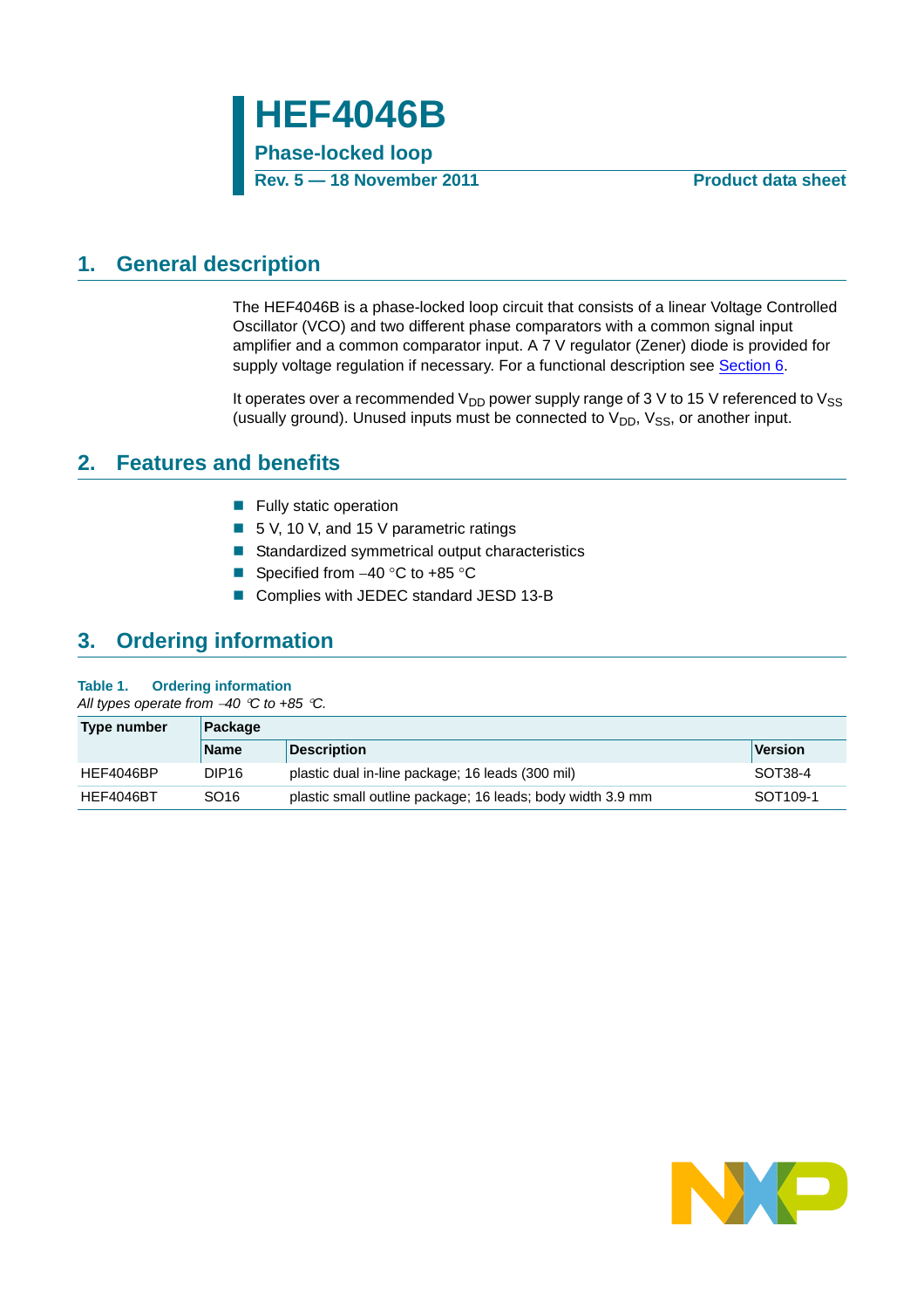**Phase-locked loop**

# <span id="page-1-0"></span>**4. Functional diagram**



# <span id="page-1-1"></span>**5. Pinning information**

### **5.1 Pinning**

<span id="page-1-2"></span>

**Product data sheet Rev. 5 — 18 November 2011 2 of 20**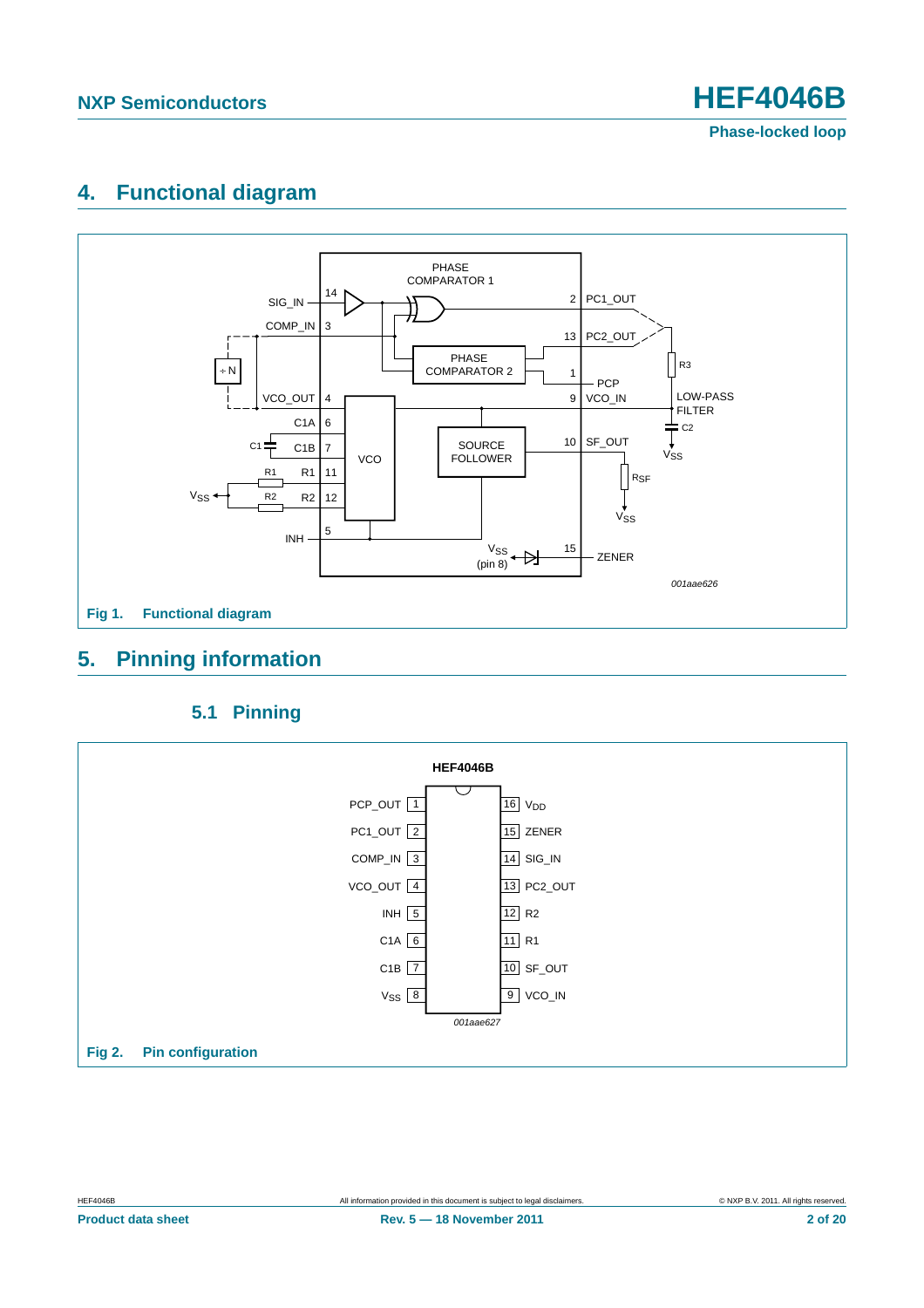

<span id="page-2-1"></span>

| <b>Pin description</b><br>Table 2. |            |                                        |
|------------------------------------|------------|----------------------------------------|
| <b>Symbol</b>                      | <b>Pin</b> | <b>Description</b>                     |
| PCP_OUT                            | 1          | phase comparator pulse output          |
| PC1_OUT                            | 2          | phase comparator 1 output              |
| COMP_IN                            | 3          | comparator input                       |
| VCO_OUT                            | 4          | VCO output                             |
| INH.                               | 5          | inhibit input                          |
| C <sub>1</sub> A                   | 6          | capacitor C1 connection A              |
| C <sub>1</sub> B                   | 7          | capacitor C1 connection B              |
| $V_{SS}$                           | 8          | ground supply voltage                  |
| VCO_IN                             | 9          | VCO input                              |
| SF_OUT                             | 10         | source-follower output                 |
| R <sub>1</sub>                     | 11         | resistor R1 connection                 |
| R <sub>2</sub>                     | 12         | resistor R2 connection                 |
| PC2_OUT                            | 13         | phase comparator 2 output              |
| SIG_IN                             | 14         | signal input                           |
| <b>ZENER</b>                       | 15         | Zener diode input for regulated supply |
| $V_{DD}$                           | 16         | supply voltage                         |

### **5.2 Pin description**

### <span id="page-2-2"></span><span id="page-2-0"></span>**6. Functional description**

### **6.1 VCO control**

The VCO requires an external capacitor (C1) and resistor (R1) with an optional resistor (R2). Resistor R1 and capacitor C1 determine the frequency range of the VCO, while resistor R2 enables the VCO to have a frequency off-set if required. The high input impedance of the VCO simplifies the design of low-pass filters; it permits the designer a wide choice of resistor/capacitor ranges. In order not to load the low-pass filter, a source-follower output of the VCO input voltage is provided at SF\_OUT (pin 10). If this is used, a load resistor  $(R_1)$  should be connected from SF\_OUT to  $V_{SS}$ ; if unused, SF\_OUT should be left open. The VCO output (pin 4) can either be connected directly to the comparator input COMP IN (pin 3) or via a frequency divider. A LOW-level at the inhibit input INH\_IN (pin 5) enables the VCO and the source follower, while a HIGH-level turns both off to minimize standby power consumption.

### <span id="page-2-3"></span>**6.2 Phase comparators**

The phase-comparator signal input SIG\_IN (pin 14) can be direct-coupled, provided the signal swing is between the standard HE4000B family input logic levels. The signal must be capacitively coupled to the self-biasing amplifier at the signal input with smaller swings. Phase comparator 1 is an EXCLUSIVE-OR network. The signal and comparator input frequencies must have a 50 % duty factor to obtain the maximum lock range. The average output voltage of the phase comparator is equal to  $0.5V<sub>DD</sub>$  when there is no signal or noise at the signal input. The average voltage to the VCO input VCO\_IN is supplied by the low-pass filter connected to the output of phase comparator 1. This also causes the VCO to oscillate at the center frequency ( $f_0$ ). The frequency capture range ( $2f_c$ ) is defined as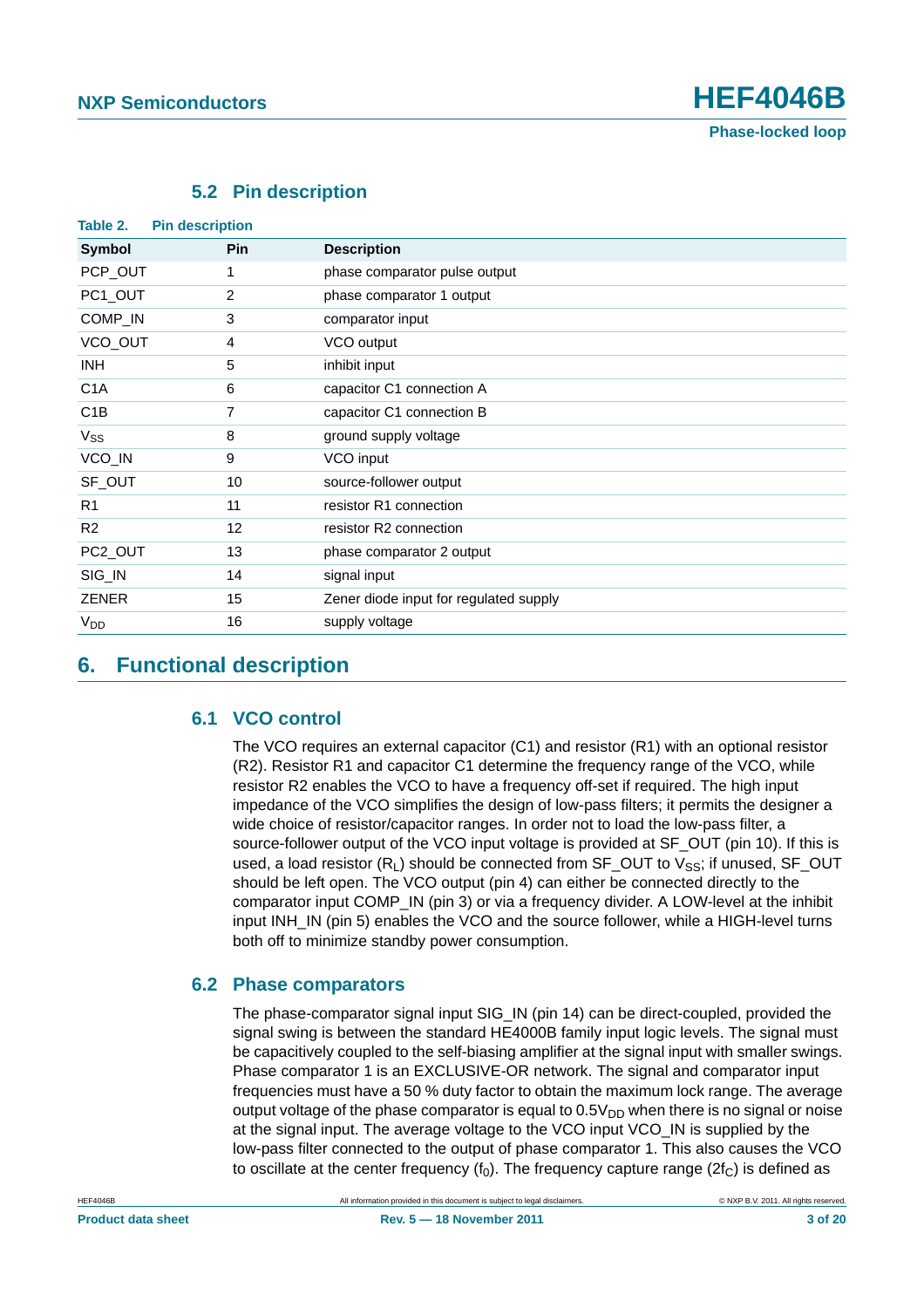the frequency range of input signals on which the PLL will lock if it was initially out of lock. The frequency lock range  $(2f<sub>l</sub>)$  is defined as the frequency range of input signals on which the loop will stay locked if it was initially in lock. The capture range is smaller or equal to the lock range.

With phase comparator 1, the range of frequencies over which the PLL can acquire lock (capture range) depends on the low-pass filter characteristics and this range can be made as large as the lock range. Phase comparator 1 enables the PLL system to remain in lock in spite of high amounts of noise in the input signal. A typical behavior of this type of phase comparator is that it may lock onto input frequencies that are close to harmonics of the VCO center frequency. Another typical behavior is that the phase angle between the signal and comparator input varies between  $0^{\circ}$  and 180 $^{\circ}$ , and is 90 $^{\circ}$  at the center frequency. [Figure 3](#page-3-0) shows the typical phase-to-output response characteristic.

[Figure 4](#page-3-1) shows the typical waveforms for a PLL with a  $f_0$  locked phase comparator 1.

<span id="page-3-1"></span><span id="page-3-0"></span>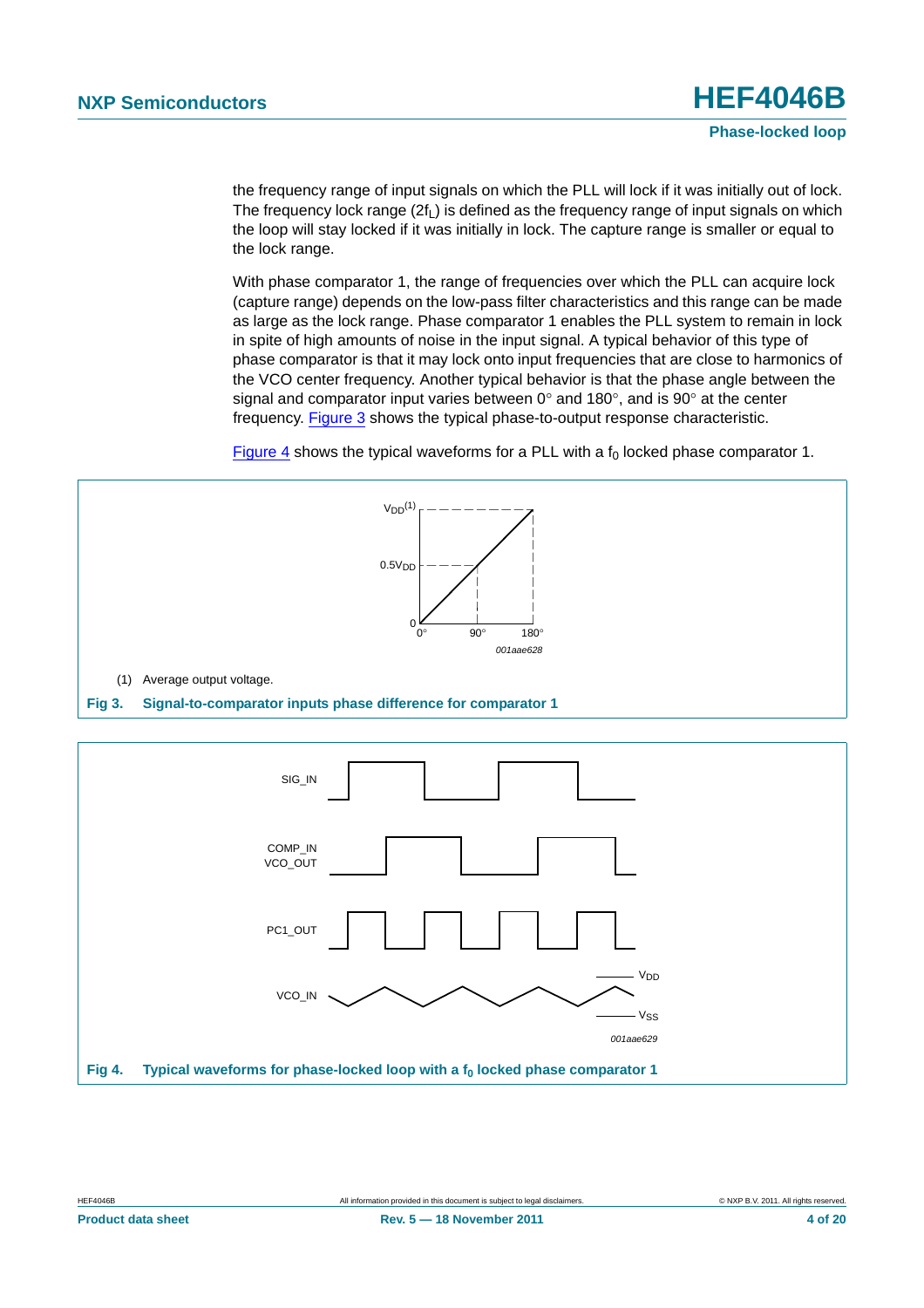Phase comparator 2 is an edge-controlled digital memory network. It consists of four flip-flops, control gating and a 3-state output circuit comprising p and n-type drivers with a common output node. When the p-type or n-type drivers are ON, they pull the output up to  $V_{DD}$  or down to  $V_{SS}$  respectively. This type of phase comparator only acts on the positive-going edges of the signals at SIG\_IN and COMP\_IN. Therefore, the duty factors of these signals are not of importance.

If the signal input frequency is higher than the comparator input frequency, the p-type output driver is maintained ON most of the time, and both the n and p-type drivers are OFF (3-state) the remainder of the time. If the signal input frequency is lower than the comparator input frequency, the n-type output driver is maintained ON most of the time, and both the n and p-type drivers are OFF the remainder of the time. If the signal input and comparator input frequencies are equal, but the signal input lags the comparator input in phase, the n-type output driver is maintained ON for a time corresponding to the phase difference. If the comparator input lags the signal input in phase, the p-type output driver is maintained ON for a time corresponding to the phase difference. Subsequently, the voltage at the capacitor of the low-pass filter connected to this phase comparator is adjusted until the signal and comparator inputs are equal in both phase and frequency. At this stable point, both p and n-type drivers remain OFF and thus the phase comparator output becomes an open circuit and keeps the voltage at the capacitor of the low-pass filter constant.

Moreover, the signal at the phase comparator pulse output (PCP\_OUT) is a HIGH level, which can be used for indicating a locked condition. Thus, for phase comparator 2, no phase difference exists between the signal and comparator inputs over the full VCO frequency range. Moreover, the power dissipation due to the low-pass filter is reduced when this type of phase comparator is used, because both p and n-type output drivers are OFF for most of the signal input cycle. It should be noted that the PLL lock range for this type of phase comparator is equal to the capture range, independent of the low-pass filter. With no signal present at the signal input, the VCO is adjusted to its lowest frequency for phase comparator 2. [Figure 5](#page-4-0) shows typical waveforms for a PLL employing this type of locked phase comparator.

<span id="page-4-0"></span>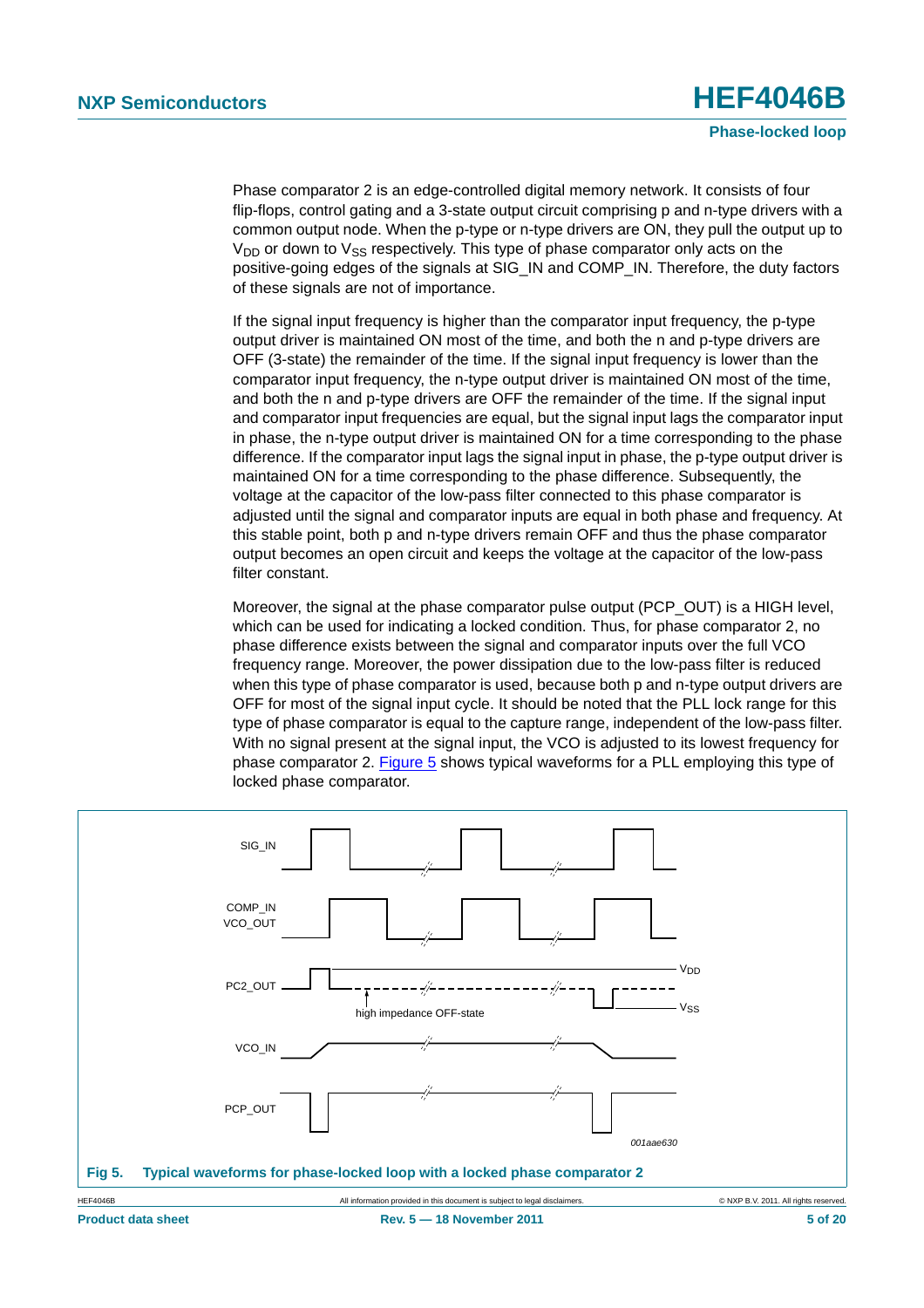[Figure 6](#page-5-0) shows the state diagram for phase comparator 2. Each circle represents a state of the comparator. The number at the top, inside each circle, represents the state of the comparator, while the logic state of the signal and comparator inputs are represented by a '0' for a logic LOW or a '1' for a logic HIGH, and they are shown in the left and right bottom of each circle.

The transitions from one to another result from either a logic change at the signal input (S representing SIG\_IN) or the comparator input (C representing COMP\_IN). A positivegoing and a negative-going transition are shown by an arrow pointing up or down respectively.

The state diagram assumes, that only one transition on either the signal input or comparator input occurs at any instant.

- **•** States 3, 5, 9 and 11 represent the output condition when the p-type driver is ON.
- **•** States 2, 4, 10 and 12 determine the condition when the n-type driver is ON.
- **•** States 1, 6, 7 and 8 represent the condition when the output is in its high-impedance OFF state; i.e. both p and n-type drivers are OFF, and the PCP\_OUT output is HIGH. The condition at output PCP OUT for all other states is LOW.

<span id="page-5-0"></span>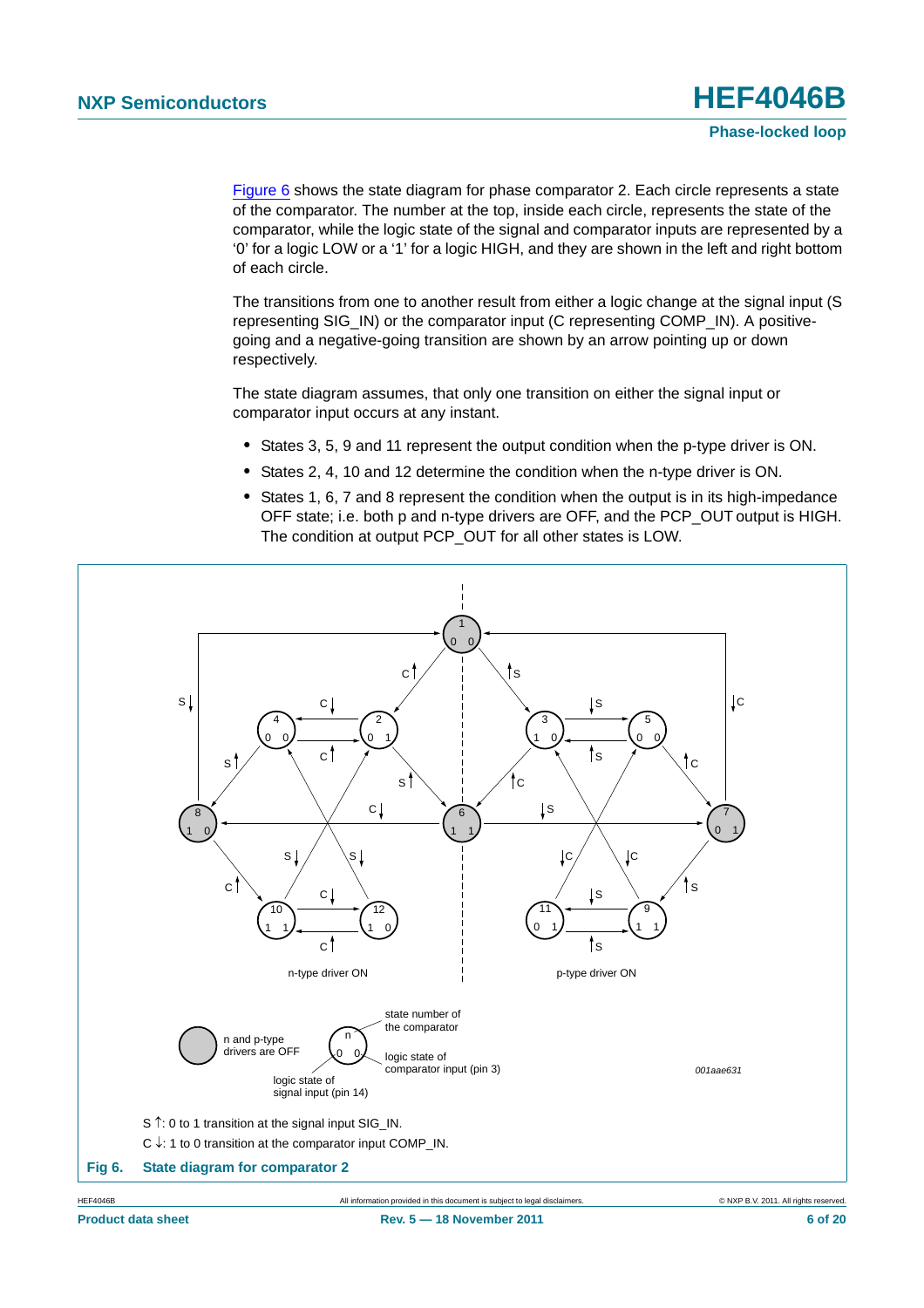# <span id="page-6-2"></span>**7. Limiting values**

#### **Table 3. Limiting values**

*In accordance with the Absolute Maximum Rating System (IEC 60134).*

| <b>Symbol</b>                | <b>Parameter</b>        | <b>Conditions</b>                                          | <b>Min</b>               | <b>Max</b>     | Unit        |
|------------------------------|-------------------------|------------------------------------------------------------|--------------------------|----------------|-------------|
| <b>V<sub>DD</sub></b>        | supply voltage          |                                                            | $-0.5$                   | $+18$          | V           |
| lικ                          | input clamping current  | $V_1 < -0.5$ V or $V_1 > V_{DD} + 0.5$ V                   |                          | ±10            | mA          |
| $V_{I}$                      | input voltage           |                                                            | $-0.5$                   | $V_{DD} + 0.5$ | $\vee$      |
| $I_{OK}$                     | output clamping current | $V_{\rm O}$ < -0.5 V or $V_{\rm O}$ > $V_{\rm DD}$ + 0.5 V | $\overline{\phantom{0}}$ | ±10            | mA          |
| $I_{\text{IO}}$              | input/output current    |                                                            | $\overline{\phantom{0}}$ | ±10            | mA          |
| <b>I</b> <sub>DD</sub>       | supply current          |                                                            | $\blacksquare$           | 50             | mA          |
| ${\mathsf T}_{\textsf{stg}}$ | storage temperature     |                                                            | $-65$                    | $+150$         | $^{\circ}C$ |
| $T_{amb}$                    | ambient temperature     |                                                            | $-40$                    | $+85$          | $^{\circ}C$ |
| $P_{\text{tot}}$             | total power dissipation | DIP16 package                                              | $\boxed{1}$ -            | 750            | mW          |
|                              |                         | SO <sub>16</sub> package                                   | $\boxed{2}$ -            | 500            | mW          |
| P                            | power dissipation       | per output                                                 | ٠                        | 100            | mW          |

<span id="page-6-0"></span>[1] For DIP16 package:  $P_{tot}$  derates linearly with 12 mW/K above 70 °C.

<span id="page-6-1"></span>[2] For SO16 package:  $P_{tot}$  derates linearly with 8 mW/K above 70 °C.

# <span id="page-6-3"></span>**8. Recommended operating conditions**

| rapie 4.              | Recommended operating conditions    |                             |                          |            |                 |                 |
|-----------------------|-------------------------------------|-----------------------------|--------------------------|------------|-----------------|-----------------|
| Symbol                | <b>Parameter</b>                    | <b>Conditions</b>           | <b>Min</b>               | <b>Typ</b> | <b>Max</b>      | <b>Unit</b>     |
| <b>V<sub>DD</sub></b> | supply voltage                      |                             | 3                        | ۰          | 15              | V               |
|                       |                                     | as fixed oscillator only    | 3                        | ۰          | 15              | V               |
|                       |                                     | phase-locked loop operation | 5                        | ٠          | 15              | V               |
| $V_{1}$               | input voltage                       |                             | $\mathbf 0$              | -          | V <sub>DD</sub> | V               |
| $T_{amb}$             | ambient temperature                 | in free air                 | $-40$                    | ٠          | $+85$           | $\rm ^{\circ}C$ |
| $\Delta t/\Delta V$   | input transition rise and fall rate | for INH input               |                          |            |                 |                 |
|                       |                                     | $V_{DD} = 5 V$              | $\overline{\phantom{0}}$ | -          | 3.75            | $\mu$ s/V       |
|                       |                                     | $V_{DD} = 10 V$             |                          | -          | 0.5             | $\mu$ s/V       |
|                       |                                     | $V_{DD} = 15 V$             |                          | ۰          | 0.08            | $\mu$ s/V       |

### **Table 4. Recommended operating conditions**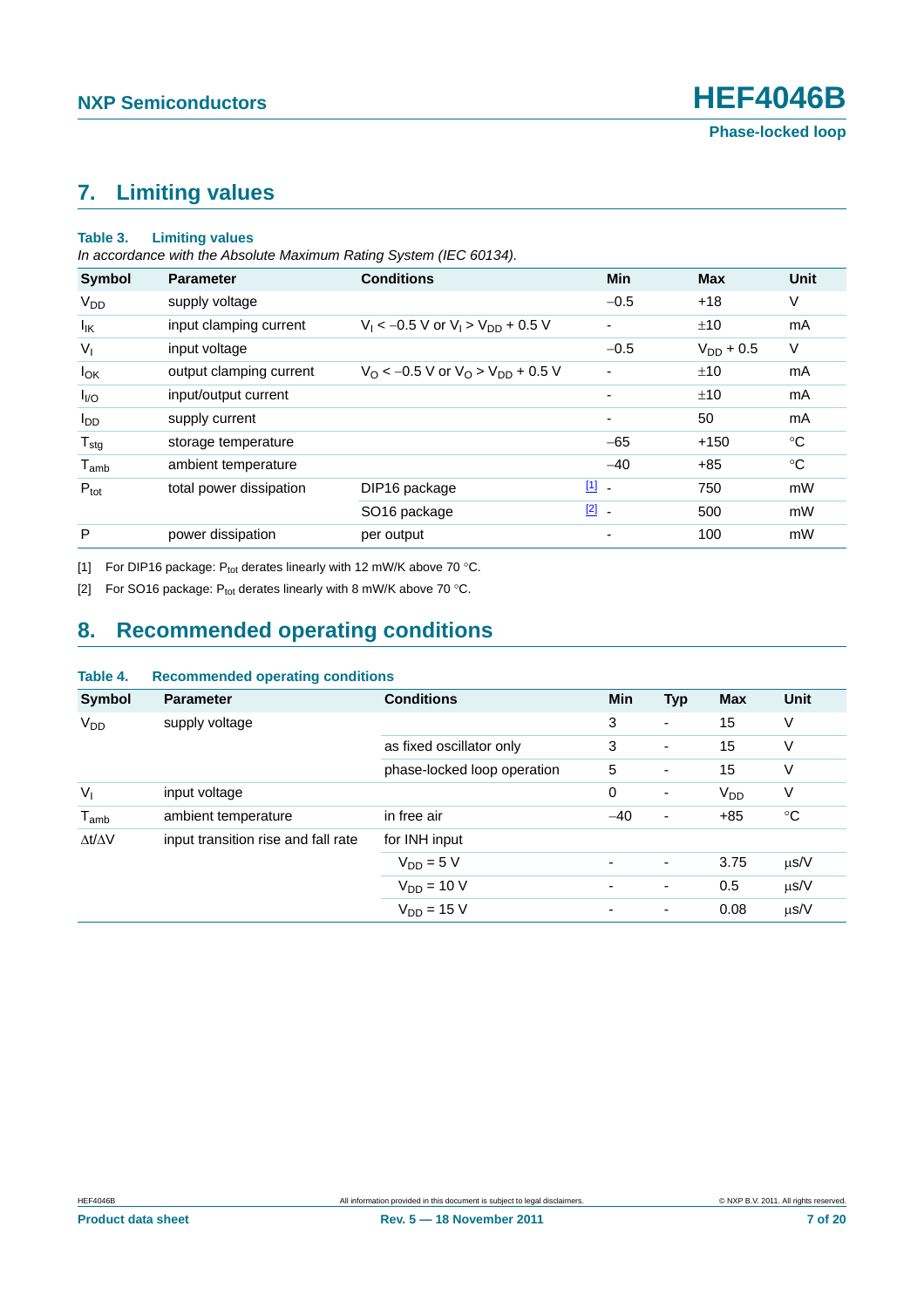# <span id="page-7-3"></span>**9. Static characteristics**

### <span id="page-7-2"></span>**Table 5. Static characteristics**

 $V_{SS} = 0$  V;  $V_I = V_{SS}$  or  $V_{DD}$  unless otherwise specified.

|                            | <b>Symbol Parameter</b>     | <b>Conditions</b>                             | <b>V<sub>DD</sub></b> |                   | $T_{amb} = -40 °C$       |                              | $T_{amb}$ = 25 °C        |                | $T_{amb} = 85 °C$            |                          | Unit         |
|----------------------------|-----------------------------|-----------------------------------------------|-----------------------|-------------------|--------------------------|------------------------------|--------------------------|----------------|------------------------------|--------------------------|--------------|
|                            |                             |                                               |                       |                   | Min                      | <b>Max</b>                   | Min                      | <b>Max</b>     | Min                          | <b>Max</b>               |              |
| V <sub>IH</sub>            | <b>HIGH-level</b>           | $ I_O  < 1 \mu A$                             | 5 V                   |                   | 3.5                      | $\blacksquare$               | 3.5                      | ÷,             | 3.5                          | $\blacksquare$           | $\vee$       |
|                            | input voltage               |                                               | 10 V                  |                   | 7.0                      | ÷,                           | 7.0                      | $\blacksquare$ | 7.0                          | $\overline{a}$           | $\sf V$      |
|                            |                             |                                               | 15 V                  |                   | 11.0                     | $\blacksquare$               | 11.0                     | $\blacksquare$ | 11.0                         | $\blacksquare$           | $\mathsf V$  |
| $V_{IL}$                   | LOW-level                   | $ I_O  < 1 \mu A$                             | 5 V                   |                   | $\blacksquare$           | 1.5                          | $\blacksquare$           | 1.5            | ÷.                           | 1.5                      | $\mathsf V$  |
|                            | input voltage               |                                               | 10 V                  |                   | $\blacksquare$           | 3.0                          | L                        | 3.0            | $\overline{\phantom{a}}$     | 3.0                      | $\vee$       |
|                            |                             |                                               | 15 V                  |                   | $\overline{\phantom{a}}$ | 4.0                          | ÷,                       | 4.0            | ÷,                           | 4.0                      | $\mathsf V$  |
| <b>V<sub>OH</sub></b>      | <b>HIGH-level</b>           | $ I_{\rm O}  < 1 \mu A$                       | 5 V                   |                   | 4.95                     | $\blacksquare$               | 4.95                     | $\blacksquare$ | 4.95                         | $\blacksquare$           | $\mathsf V$  |
|                            | output voltage              |                                               | 10 V                  |                   | 9.95                     | $\blacksquare$               | 9.95                     | $\blacksquare$ | 9.95                         | $\blacksquare$           | $\sf V$      |
|                            |                             |                                               | 15 V                  |                   | 14.95                    | $\overline{\phantom{0}}$     | 14.95                    | $\blacksquare$ | 14.95                        | $\overline{\phantom{a}}$ | $\mathsf V$  |
| $\mathsf{V}_{\mathsf{OL}}$ | LOW-level                   | $ I_O  < 1 \mu A$                             | 5 V                   |                   | $\blacksquare$           | 0.05                         | $\blacksquare$           | 0.05           | $\qquad \qquad \blacksquare$ | 0.05                     | $\mathsf V$  |
|                            | output voltage              |                                               | 10 V                  |                   | $\Box$                   | 0.05                         | $\frac{1}{2}$            | 0.05           | ÷.                           | 0.05                     | $\mathsf V$  |
|                            |                             |                                               | 15 V                  |                   | $\overline{\phantom{a}}$ | 0.05                         | $\blacksquare$           | 0.05           | $\frac{1}{2}$                | 0.05                     | $\mathsf{V}$ |
| $I_{OH}$                   | <b>HIGH-level</b>           | $V_0 = 2.5 V$                                 | 5 V                   |                   | $\overline{\phantom{a}}$ | $-1.7$                       | $\overline{\phantom{0}}$ | $-1.4$         | ÷                            | $-1.1$                   | mA           |
|                            | output current              | $V_O = 4.6 V$                                 | 5 V                   |                   | $\Box$                   | $-0.52$                      | $\overline{\phantom{a}}$ | $-0.44$        | ä,                           | $-0.36$                  | mA           |
|                            |                             | $V_O = 9.5 V$                                 | 10 V                  |                   | $\blacksquare$           | $-1.3$                       | $\overline{a}$           | $-1.1$         | ä,                           | $-0.9$                   | mA           |
|                            |                             | $V_O = 13.5 V$                                | 15 V                  |                   | $\blacksquare$           | $-3.6$                       | ÷,                       | $-3.0$         | ÷,                           | $-2.4$                   | mA           |
| $I_{OL}$                   | LOW-level output            | $V_O = 0.4 V$                                 | 5 V                   |                   | 0.52                     | $\blacksquare$               | 0.44                     | $\blacksquare$ | 0.36                         | $\blacksquare$           | mA           |
|                            | current                     | $V_O = 0.5 V$                                 | 10 V                  |                   | 1.3                      | $\qquad \qquad \blacksquare$ | 1.1                      | $\blacksquare$ | 0.9                          | $\blacksquare$           | mA           |
|                            |                             | $V_{O} = 1.5 V$                               | 15 V                  |                   | 3.6                      | $\blacksquare$               | 3.0                      | $\blacksquare$ | 2.4                          | $\blacksquare$           | mA           |
| $I_{\parallel}$            | input leakage current       |                                               | 15 V                  |                   | $\blacksquare$           | ±0.3                         | $\blacksquare$           | ±0.3           | ÷.                           | $\pm 1.0$                | μA           |
| $I_{OZ}$                   | OFF-state<br>output current | output HIGH and<br>returned to $V_{DD}$       | 15 V                  |                   | $\blacksquare$           | 1.6                          | $\blacksquare$           | 1.6            | $\blacksquare$               | 12.0                     | $\mu$ A      |
|                            |                             | output LOW and<br>returned to V <sub>SS</sub> | 15 V                  |                   | $\blacksquare$           | 1.6                          | ÷,                       | 1.6            | $\blacksquare$               | 12.0                     | $\mu$ A      |
| $I_{DD}$                   | supply current              |                                               | 5 V                   | $\underline{[1]}$ | $\overline{\phantom{a}}$ | $\qquad \qquad \blacksquare$ | 20                       | $\blacksquare$ | $\blacksquare$               | $\overline{\phantom{a}}$ | μA           |
|                            |                             |                                               | 10 V                  | $\underline{[1]}$ | $\Box$                   | $\blacksquare$               | 300                      | $\blacksquare$ | $\blacksquare$               | $\blacksquare$           | μA           |
|                            |                             |                                               | 15 V                  | $[1]$             | $\blacksquare$           | $\blacksquare$               | 750                      | $\blacksquare$ | $\blacksquare$               | $\blacksquare$           | μA           |
|                            |                             | $IO = 0$ A                                    | 5 V                   | $[2]$             | $\blacksquare$           | 20                           | $\blacksquare$           | 20             | $\overline{a}$               | 150                      | μA           |
|                            |                             |                                               | 10 V                  | $[2]$             | $\Box$                   | 40                           | $\blacksquare$           | 40             | $\frac{1}{2}$                | 300                      | μA           |
|                            |                             |                                               | 15 V                  | $[2]$             | $\blacksquare$           | 80                           | $\blacksquare$           | 80             | $\frac{1}{2}$                | 600                      | μA           |
| C <sub>1</sub>             | input capacitance           | for INH input                                 |                       |                   | $\blacksquare$           | $\blacksquare$               | $\overline{a}$           | 7.5            | ÷,                           | $\frac{1}{2}$            | pF           |

<span id="page-7-0"></span>[1] Pin 15 open; pin 5 at  $V_{DD}$ ; pins 3 and 9 at  $V_{SS}$ ; pin 14 open.

<span id="page-7-1"></span>[2] Pin 15 open; pin 5 at  $V_{DD}$ ; pins 3 and 9 at  $V_{SS}$ ; pin 14 at  $V_{DD}$ ; input current pin 14 not included.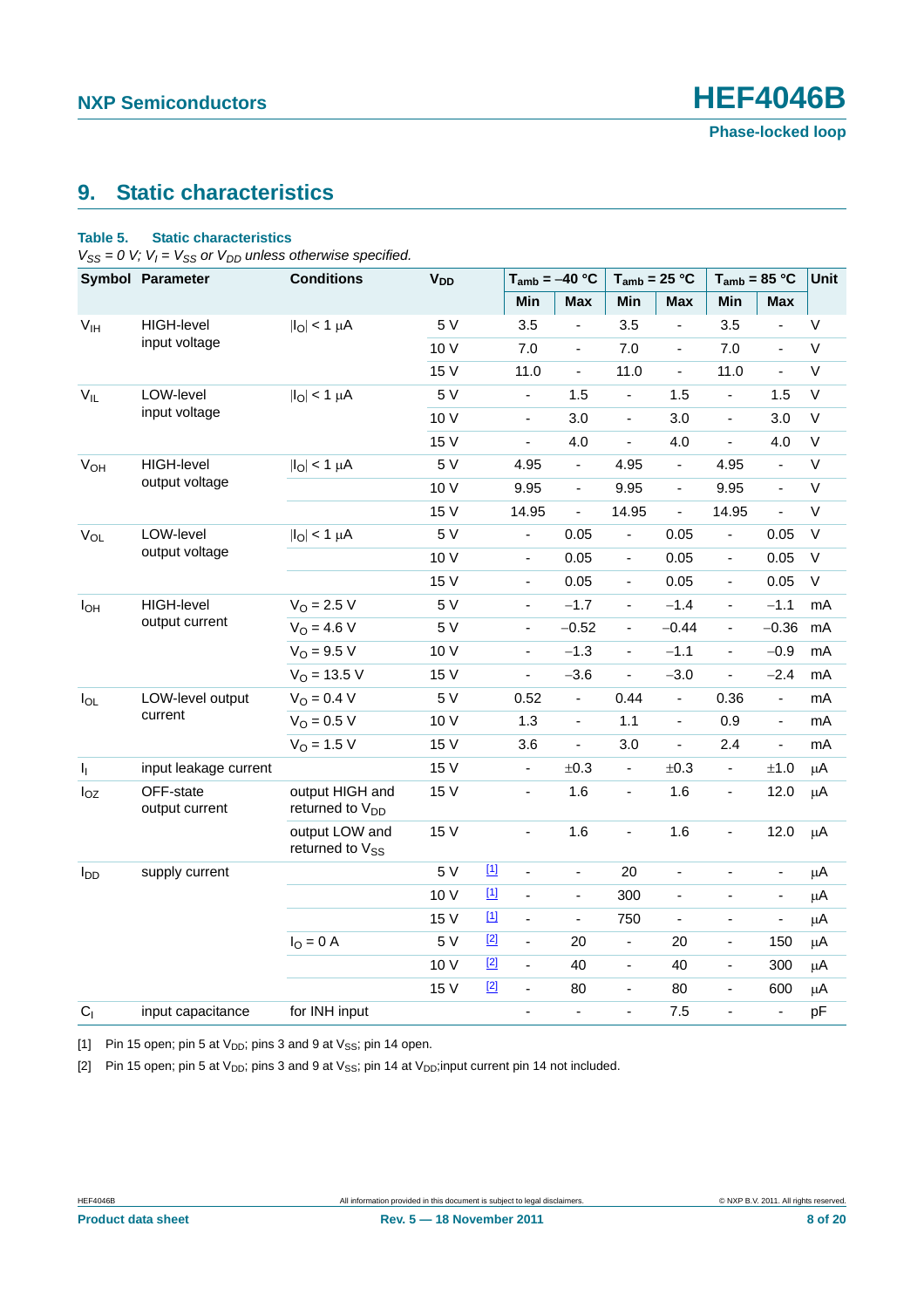# <span id="page-8-0"></span>**10. Dynamic characteristics**

### <span id="page-8-1"></span>**Table 6. Dynamic characteristics**

 $V_{SS} = 0$  V;  $T_{amb} = 25$  °C;  $C_L = 50$  pF; input transition times  $\leq$  20 ns.

| <b>Symbol</b>               | Parameter                               | <b>Conditions</b>                                                                          | <b>V<sub>DD</sub></b> | Min                      | <b>Typ</b>                   | <b>Max</b>               | Unit       |
|-----------------------------|-----------------------------------------|--------------------------------------------------------------------------------------------|-----------------------|--------------------------|------------------------------|--------------------------|------------|
|                             | <b>Phase comparators</b>                |                                                                                            |                       |                          |                              |                          |            |
| $R_{I}$                     | input resistance                        | SIG_IN input; at self-bias operating point                                                 | 5 V                   | $\overline{\phantom{a}}$ | 750                          | $\overline{\phantom{a}}$ | kΩ         |
|                             |                                         |                                                                                            | 10 V                  | $\overline{\phantom{0}}$ | 220                          | $\blacksquare$           | $k\Omega$  |
|                             |                                         |                                                                                            | 15 V                  | $\overline{\phantom{a}}$ | 140                          | $\blacksquare$           | kΩ         |
| $V_{i(sens)}$               | input voltage                           | SIG_IN input A.C. coupled; peak-to-peak                                                    | 5 V                   | $\overline{\phantom{0}}$ | 150                          | $\blacksquare$           | mV         |
|                             | sensitivity                             | values; R1 = 10 k $\Omega$ ; R2 = $\infty$ ; C1 = 100 pF;<br>independent of the lock range | 10 V                  | $\blacksquare$           | 150                          | $\blacksquare$           | mV         |
|                             |                                         |                                                                                            | 15 V                  | $\overline{\phantom{0}}$ | 200                          | $\blacksquare$           | mV         |
| $V_{IL}$                    | LOW-level input                         | SIG_IN and COMP_IN inputs, DC                                                              | 5 V                   | ÷,                       | $\frac{1}{2}$                | 1.5                      | V          |
|                             | voltage                                 | coupled LOW; full temperature range                                                        | 10 V                  | ÷,                       | $\overline{\phantom{0}}$     | 3.0                      | $\vee$     |
|                             |                                         |                                                                                            | 15 V                  | $\blacksquare$           | $\overline{\phantom{a}}$     | 4.0                      | V          |
| V <sub>IH</sub>             | HIGH-level input                        | SIG_IN and COMP_IN inputs, D.C.                                                            | 5 V                   | 3.5                      | $\qquad \qquad \blacksquare$ |                          | $\vee$     |
|                             | voltage                                 | coupled HIGH; full temperature range                                                       | 10 V                  | 7.0                      | $\overline{\phantom{a}}$     | $\overline{\phantom{a}}$ | V          |
|                             |                                         |                                                                                            | 15 V                  | 11.0                     | $\blacksquare$               | ä,                       | V          |
| Iщ                          | HIGH-level input                        | SIG_IN input; at V <sub>DD</sub>                                                           | 5 V                   | $\blacksquare$           | 7                            | $\blacksquare$           | μA         |
|                             | current                                 |                                                                                            | 10 V                  | $\overline{\phantom{0}}$ | 30                           | $\blacksquare$           | μA         |
|                             |                                         |                                                                                            | 15 V                  | $\overline{\phantom{a}}$ | 70                           | $\overline{\phantom{a}}$ | μA         |
| $I_{IL}$                    | LOW-level input                         | SIG_IN input; at V <sub>SS</sub>                                                           | 5 V                   | $\overline{\phantom{0}}$ | $-3$                         | $\overline{\phantom{a}}$ | μA         |
|                             | current                                 |                                                                                            | 10 V                  | $\overline{\phantom{a}}$ | $-18$                        | $\blacksquare$           | μA         |
|                             |                                         |                                                                                            | 15 V                  | ÷,                       | $-45$                        | $\blacksquare$           | μA         |
| <b>VCO</b>                  |                                         |                                                                                            |                       |                          |                              |                          |            |
| P<br>power dissipation      |                                         | $f_0 = 10$ kHz; R1 = 1 M $\Omega$ ; R2 = $\infty$ ;                                        | 5 V                   | $\overline{\phantom{0}}$ | 150                          | $\overline{\phantom{a}}$ | μW         |
|                             |                                         | VCO_IN at 0.5 V <sub>DD</sub> ; see Figure 10 to 12                                        | 10 V                  | $\blacksquare$           | 2500                         | $\blacksquare$           | μW         |
|                             |                                         |                                                                                            | 15 V                  | ÷,                       | 9000                         | $\blacksquare$           | μW         |
| $\mathsf{f}_{\mathsf{max}}$ | maximum frequency                       | VCO_IN at $V_{DD}$ ;                                                                       | 5 V                   | 0.5                      | 1.0                          | $\overline{\phantom{a}}$ | <b>MHz</b> |
|                             |                                         | R1 = 10 k $\Omega$ ; R2 = $\infty$ ; C1 = 50 pF                                            | 10 V                  | 1.0                      | 2.0                          | $\blacksquare$           | <b>MHz</b> |
|                             |                                         |                                                                                            | 15 V                  | 1.3                      | 2.7                          | $\blacksquare$           | <b>MHz</b> |
| $\Delta f/\Delta T$         | frequency variation<br>with temperature | no frequency offset $(f_{min} = 0 Hz)$                                                     | 5 V                   | $\boxed{11}$             | $0.22$ to -<br>0.30          |                          | % Hz/°C    |
|                             |                                         |                                                                                            | 10 V                  | $11$ .                   | $0.04$ to -<br>0.05          |                          | % Hz/°C    |
|                             |                                         |                                                                                            | 15 V [1] -            |                          | $0.01$ to -<br>0.05          |                          | % Hz/°C    |
|                             |                                         | with frequency offset $(f_{min} > 0$ Hz)                                                   | 5 V                   | $\underline{11}$ .       | $0$ to<br>0.22               | Ĭ.                       | % Hz/°C    |
|                             |                                         |                                                                                            | 10 V                  | 11                       | $0$ to<br>0.04               |                          | % Hz/°C    |
|                             |                                         |                                                                                            | 15 V [1] -            |                          | $0$ to<br>0.01               |                          | % Hz/°C    |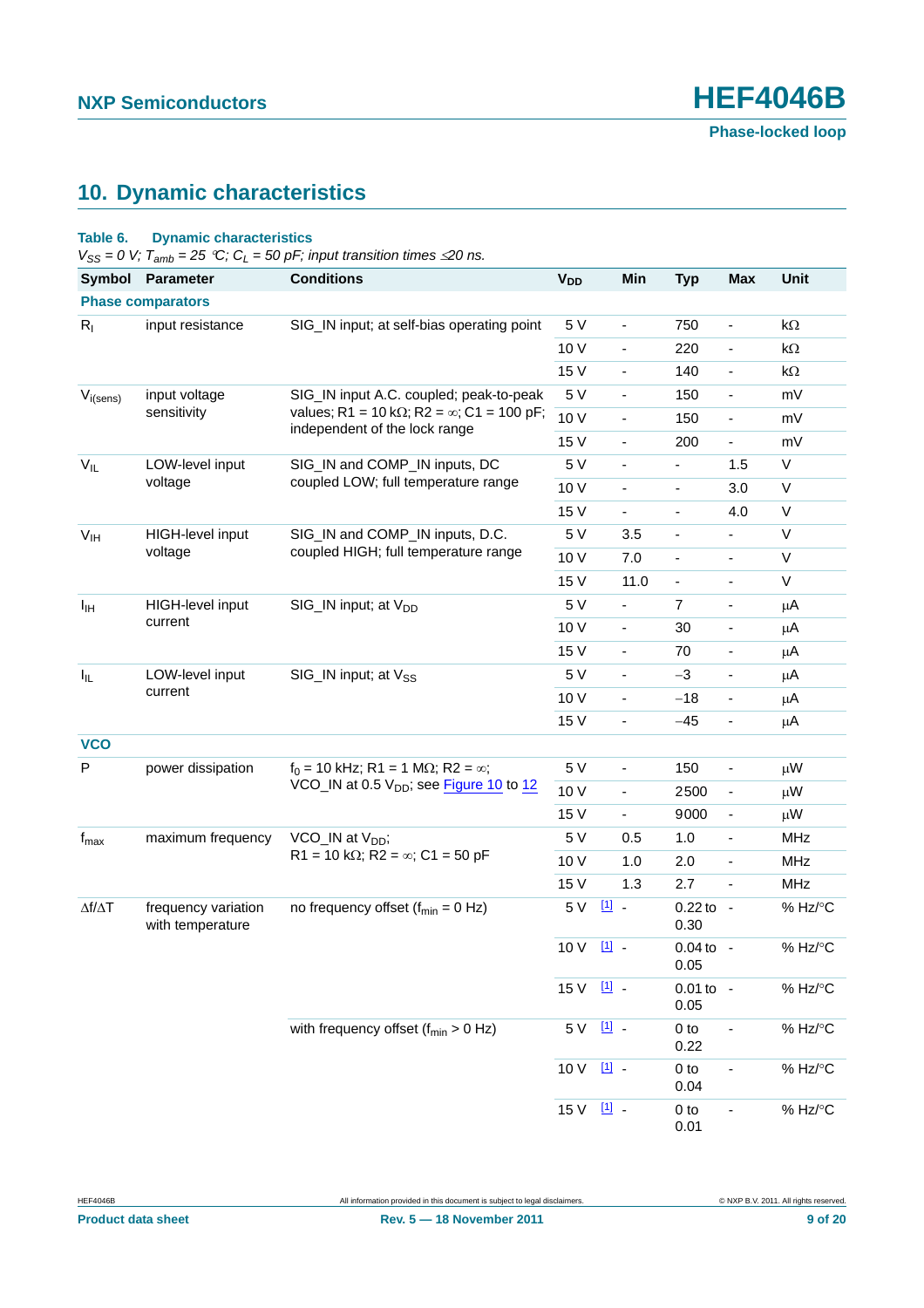**Phase-locked loop**

|                        |                    | $\frac{1}{2}$ o v, $\frac{1}{2}$ and $\frac{1}{2}$ by $\frac{1}{2}$ by $\frac{1}{2}$ , in particular and $\frac{1}{2}$ by $\frac{1}{2}$ |                          |                          |            |                          |          |
|------------------------|--------------------|-----------------------------------------------------------------------------------------------------------------------------------------|--------------------------|--------------------------|------------|--------------------------|----------|
| Symbol                 | <b>Parameter</b>   | <b>Conditions</b>                                                                                                                       | <b>V<sub>DD</sub></b>    | Min                      | <b>Typ</b> | <b>Max</b>               | Unit     |
| $\Delta f/f$           | relative frequency | for VCO see Figure 13 and 14                                                                                                            |                          |                          |            |                          |          |
|                        | variation          | $R1 > 10 k\Omega$                                                                                                                       | 5 V                      | $\overline{\phantom{a}}$ | 0.50       | $\overline{\phantom{0}}$ | % Hz     |
|                        |                    | $R1 > 400 k\Omega$                                                                                                                      | 10 V                     | $\overline{\phantom{a}}$ | 0.25       | $\blacksquare$           | % Hz     |
|                        |                    | $R1 = M\Omega$                                                                                                                          | 15 V                     | $\blacksquare$           | 0.25       | $\blacksquare$           | $%$ Hz   |
| $\delta$               | duty factor        | VCO _OUT output                                                                                                                         | 5 V                      | $\overline{\phantom{a}}$ | 50         | -                        | %        |
|                        |                    |                                                                                                                                         | 10 V                     | $\overline{\phantom{a}}$ | 50         | $\overline{\phantom{a}}$ | $\%$     |
|                        |                    |                                                                                                                                         | 15 V                     | $\overline{\phantom{a}}$ | 50         | $\blacksquare$           | $\%$     |
| $R_{in}$               | input resistance   | for pin VCO_IN                                                                                                                          |                          |                          | 10         |                          | ΜΩ       |
| <b>Source follower</b> |                    |                                                                                                                                         |                          |                          |            |                          |          |
| Voffset                | offset voltage     | $R_1 = 10 k\Omega$ ; VCO_IN at 0.5V <sub>DD</sub>                                                                                       | 5 V                      | $\boxed{2}$              | 1.7        | $\overline{\phantom{a}}$ | V        |
|                        |                    |                                                                                                                                         | 10 V                     | $\overline{\phantom{a}}$ | 2.0        | $\overline{\phantom{a}}$ | V        |
|                        |                    |                                                                                                                                         | 15 V                     | $\overline{\phantom{a}}$ | 2.1        | ÷,                       | $\vee$   |
|                        |                    | $R_1 = 50$ kΩ; VCO_IN at 0.5V <sub>DD</sub>                                                                                             | 5 V                      | $\blacksquare$           | 1.5        | $\overline{\phantom{0}}$ | V        |
|                        |                    |                                                                                                                                         | 10V                      | $\overline{\phantom{a}}$ | 1.7        | $\overline{\phantom{a}}$ | V        |
|                        |                    |                                                                                                                                         | 15 V                     | $\blacksquare$           | 1.8        | L,                       | $\vee$   |
| $\Delta f/f$           | relative frequency | VCO output; $R_L > 50$ k $\Omega$ ; see Figure 13                                                                                       | 5 V                      | $\blacksquare$           | 0.3        | $\overline{\phantom{a}}$ | %        |
|                        | variation          |                                                                                                                                         | 10 V                     | $\overline{\phantom{a}}$ | 1.0        | $\overline{\phantom{a}}$ | $\%$     |
|                        |                    |                                                                                                                                         | 15 V                     | $\overline{\phantom{a}}$ | 1.3        | $\blacksquare$           | $\%$     |
| <b>Zener diode</b>     |                    |                                                                                                                                         |                          |                          |            |                          |          |
| $V_{Z}$                | working voltage    | $I_Z = 50 \mu A$                                                                                                                        | $\blacksquare$           | $\overline{\phantom{a}}$ | 7.3        | $\overline{\phantom{a}}$ | V        |
| $R_{dyn}$              | dynamic resistance | For internal Zener diode; $I_z = 1$ mA                                                                                                  | $\overline{\phantom{0}}$ | $\blacksquare$           | 25         | $\blacksquare$           | $\Omega$ |
|                        |                    |                                                                                                                                         |                          |                          |            |                          |          |

### **Table 6. Dynamic characteristics** *…continued*

 $V_{\text{SS}} = 0$  V;  $T_{\text{amb}} = 25$  *°C; C<sub>L</sub>* = 50 pF; input transition times <20 ps.

<span id="page-9-0"></span>[1] Over the recommended component range.

<span id="page-9-1"></span>[2] The offset voltage is equal to the input voltage on pin VCO\_IN minus the output voltage on pin SF\_OUT.

# <span id="page-9-2"></span>**11. Design information**

### **Table 7. Design information**

| <b>Test</b>                            | Using phase comparator 1                                                                                                | Using phase comparator 2                                                         |
|----------------------------------------|-------------------------------------------------------------------------------------------------------------------------|----------------------------------------------------------------------------------|
| VCO adjusts with no signal on SIG IN   | VCO in PLL system adjusts<br>to center frequency $(f_0)$                                                                | VCO in PLL system adjusts to<br>minimum frequency $(f_{min})$                    |
| Phase angle between SIG_IN and COMP_IN | 90 $\degree$ at center frequency (f <sub>0</sub> ),<br>approaching 0° and 180° at the<br>ends of the lock range $(2f1)$ | always $0^\circ$ in lock<br>(positive-going edges)                               |
| Locks on harmonics of center frequency | yes                                                                                                                     | no                                                                               |
| Signal input noise rejection           | high                                                                                                                    | low                                                                              |
| Lock frequency range $(2f1)$           | was initially in lock; $2f_1 = full VCO$ frequency range = $f_{max} - f_{min}$                                          | the frequency range of the input signal on which the loop will stay locked if it |
| Capture frequency range $(2f_c)$       | initially out of lock                                                                                                   | the frequency range of the input signal on which the loop will lock if it was    |
|                                        | depends on low-pass<br>filter characteristics; $2f_c < 2f_l$                                                            | $2f_c = 2f_1$                                                                    |
| Center frequency $(f_0)$               | the frequency of the VCO when VCO IN at $0.5V_{DD}$                                                                     |                                                                                  |
| <b>HEF4046B</b>                        | All information provided in this document is subject to legal disclaimers.                                              | © NXP B.V. 2011. All rights reserved.                                            |
| <b>Product data sheet</b>              | Rev. 5 - 18 November 2011                                                                                               | 10 of 20                                                                         |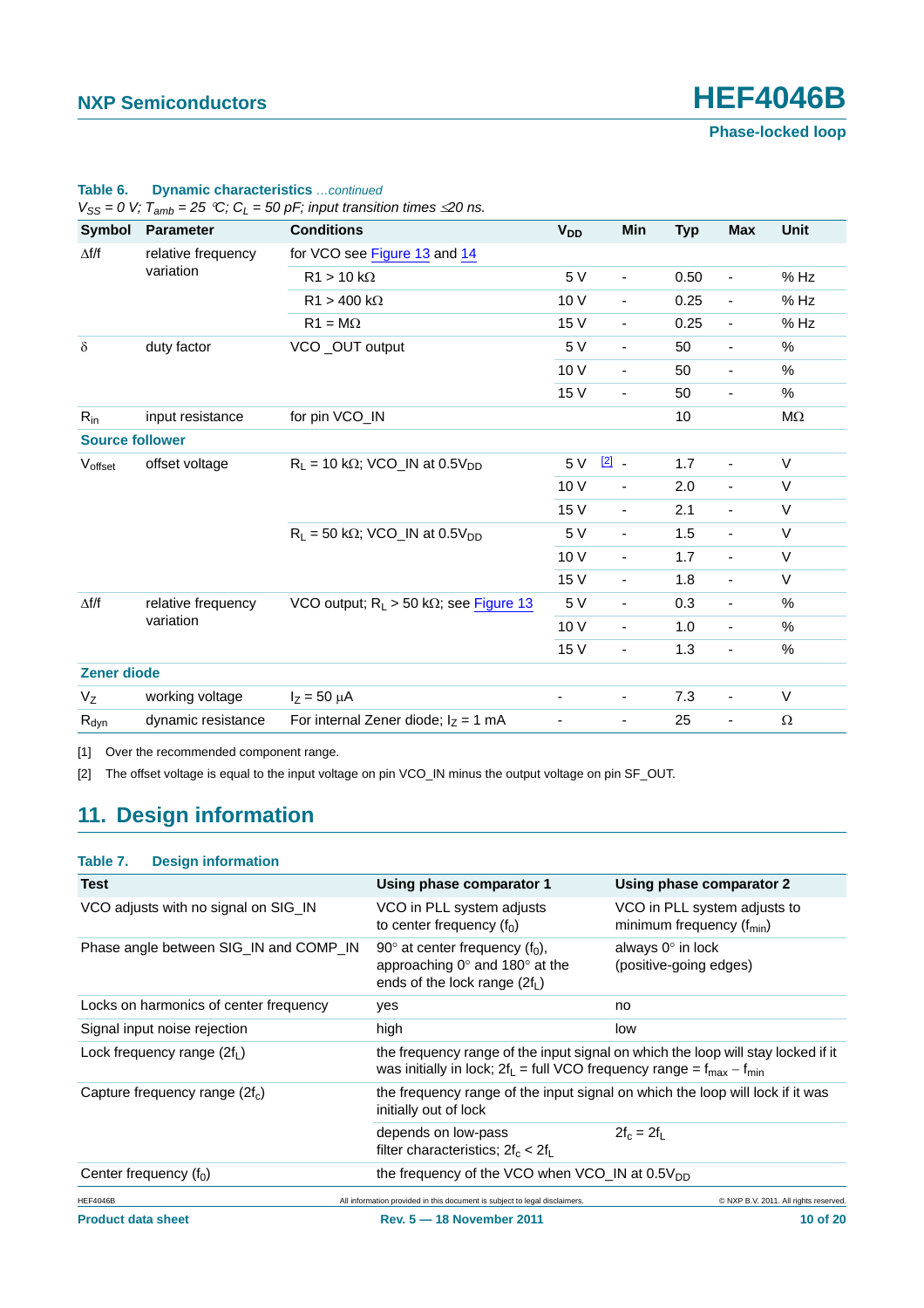### <span id="page-10-2"></span>**11.1 VCO component selection**

Recommended range for R1 and R2: 10 k $\Omega$  to 1 M $\Omega$ ; for C1: 50 pF to any practical value.

- 1. VCO without frequency offset (R2 =  $\infty$ ). 0
	- a. Given  $f_0$ : use  $f_0$  with [Figure 7](#page-10-0) to determine R1 and C1.
	- b. Given  $f_{max}$ : calculate  $f_0$  from  $f_0 = 0.5f_{max}$ ; use  $f_0$  with [Figure 7](#page-10-0) to determine R1 and C1.
- 2. VCO with frequency offset.
	- a. Given  $f_0$  and  $2f_L$  : calculate  $f_{min}$  from the equation  $f_{min} = f_0 2f_L$ ; use  $f_{min}$  with

[Figure 8](#page-10-1) to determine R2 and C1; calculate  $\frac{f_{max}}{f}$  from the equation <u>rmax</u><br>f<sub>min</sub>

 $\frac{f_{max}}{f_{max}} = \frac{f_0 + 2f_L}{f_0 - 2f}$ ; use  $\frac{f_{max}}{f}$  with [Figure 9](#page-11-2) to determine the ratio R2/R1 to obtain R1. *fmin*  $\frac{f_{max}}{f_{min}} = \frac{f_0 + 2f_L}{f_0 - 2f_L}$ ; use  $\frac{f_{max}}{f_{min}}$ 

b. Given f<sub>min</sub> and f<sub>max</sub>: use f<sub>min</sub> with <u>Figure 8</u> to determine R2 and C1; calculate  $\frac{f_{max}}{x}$  ; <u>rmax</u><br>f<sub>min</sub>

<span id="page-10-1"></span>use  $\frac{f_{max}}{f}$  with [Figure 9](#page-11-2) to determine R2/R1 to obtain R1. <u>rmax</u><br>f<sub>min</sub>

<span id="page-10-0"></span>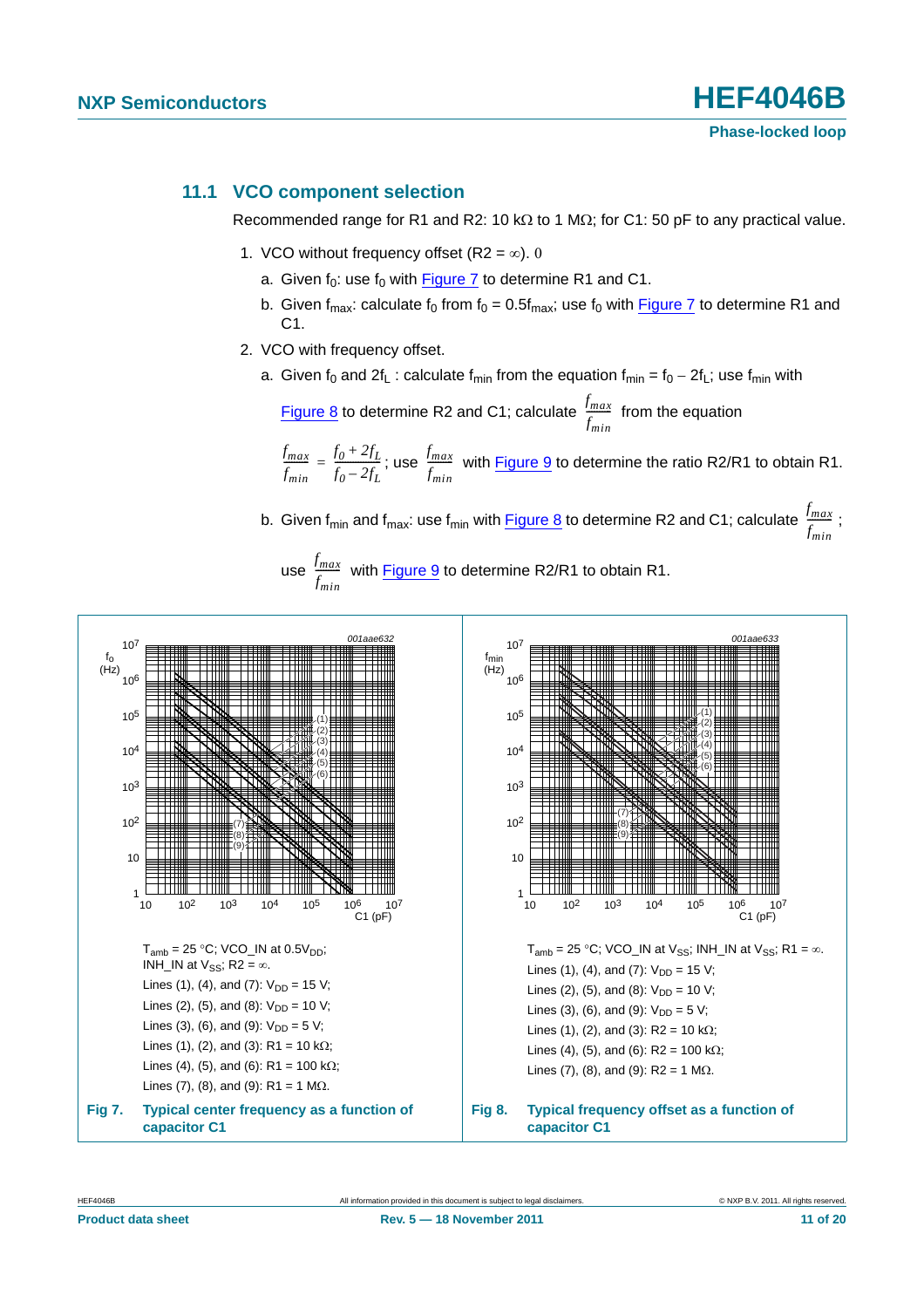<span id="page-11-0"></span>**Phase-locked loop**

<span id="page-11-2"></span>

<span id="page-11-1"></span>HEF4046B All information provided in this document is subject to legal disclaimers. © NXP B.V. 2011. All rights reserved.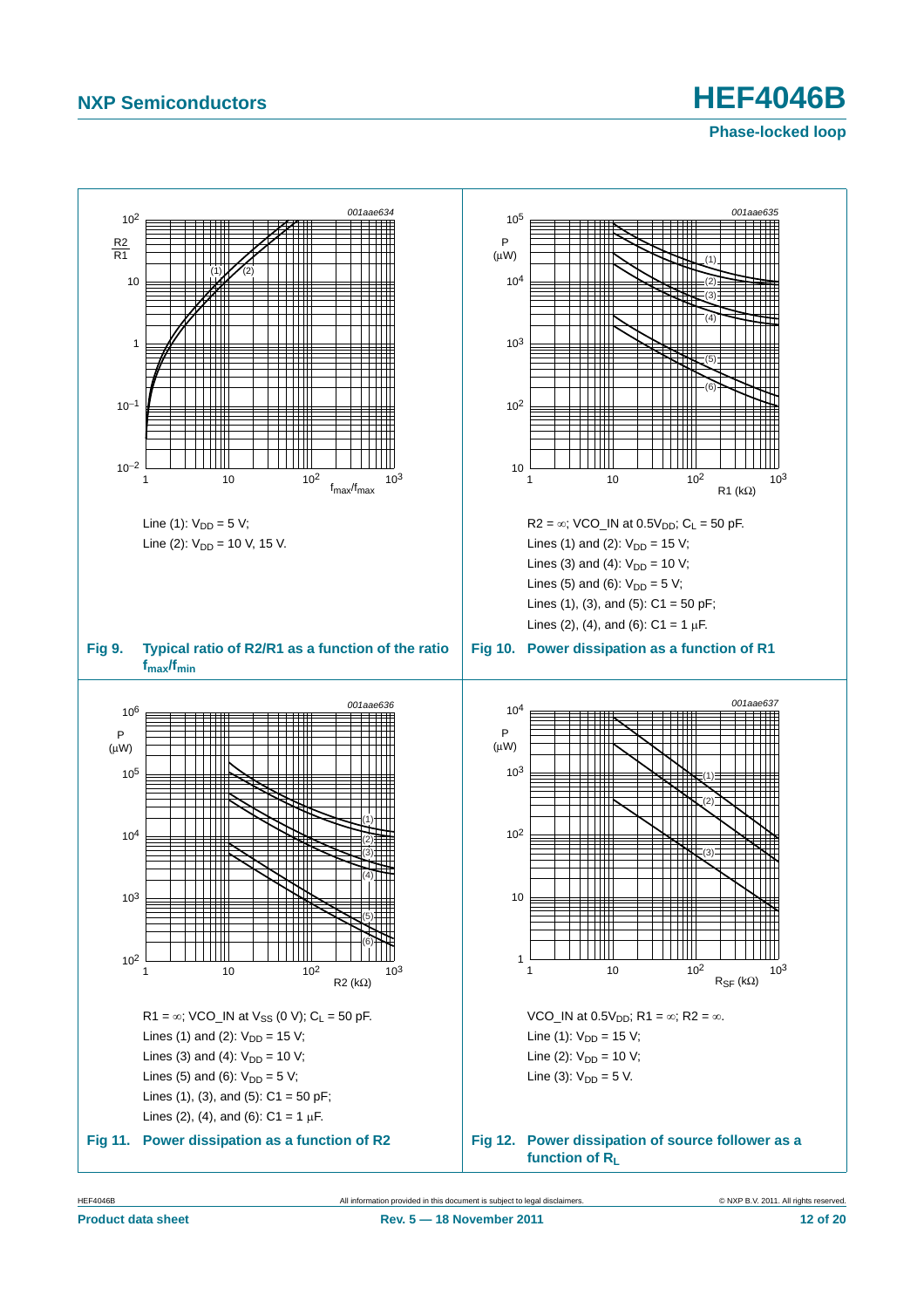**Phase-locked loop**

<span id="page-12-0"></span>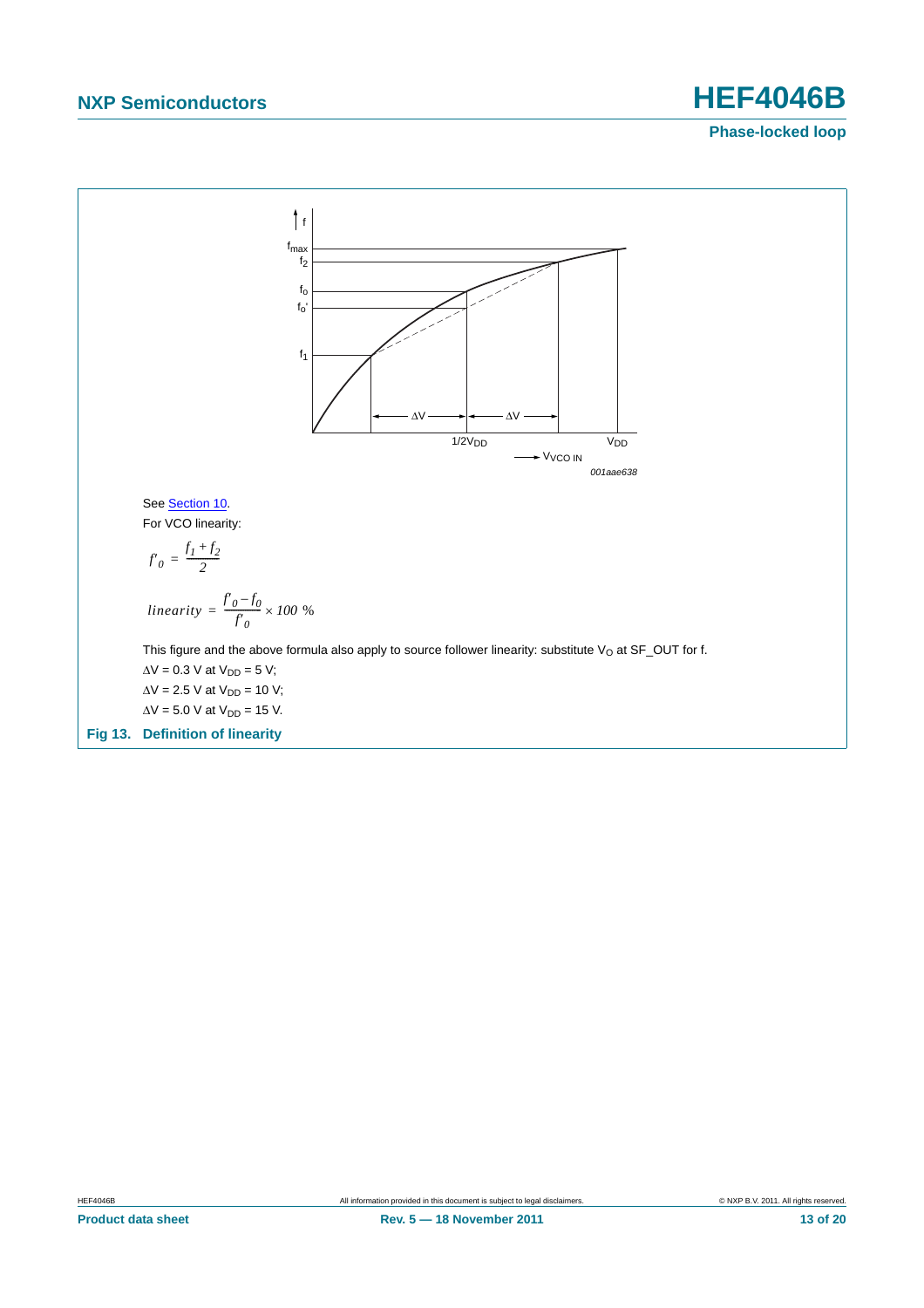### **Phase-locked loop**



<span id="page-13-0"></span>**Product data sheet Rev. 5 — 18 November 2011 14 of 20**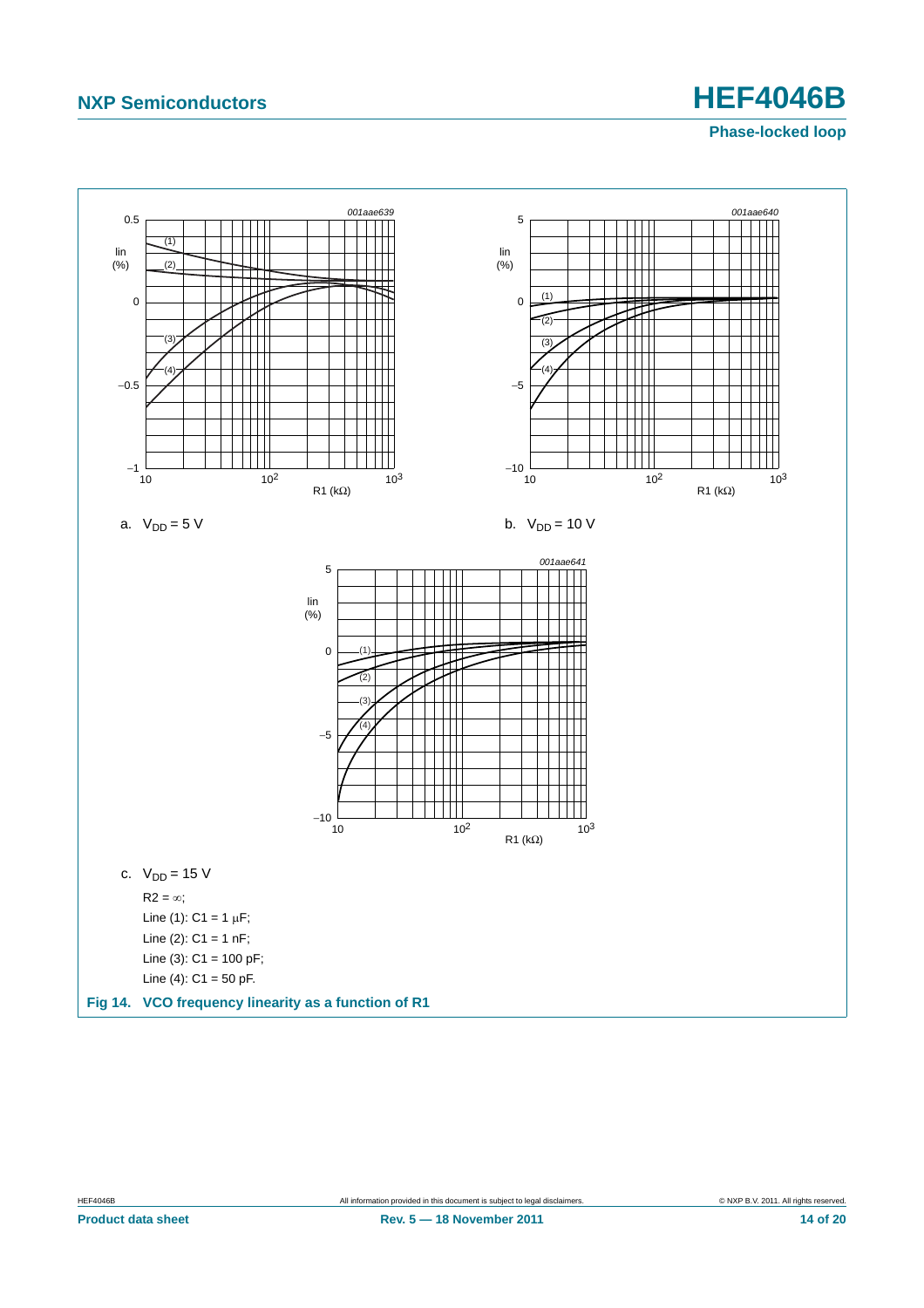## <span id="page-14-0"></span>**12. Package outline**



### **Fig 15. Package outline SOT38-4 (DIP16)**

HEF4046B All information provided in this document is subject to legal disclaimers. © NXP B.V. 2011. All rights reserved.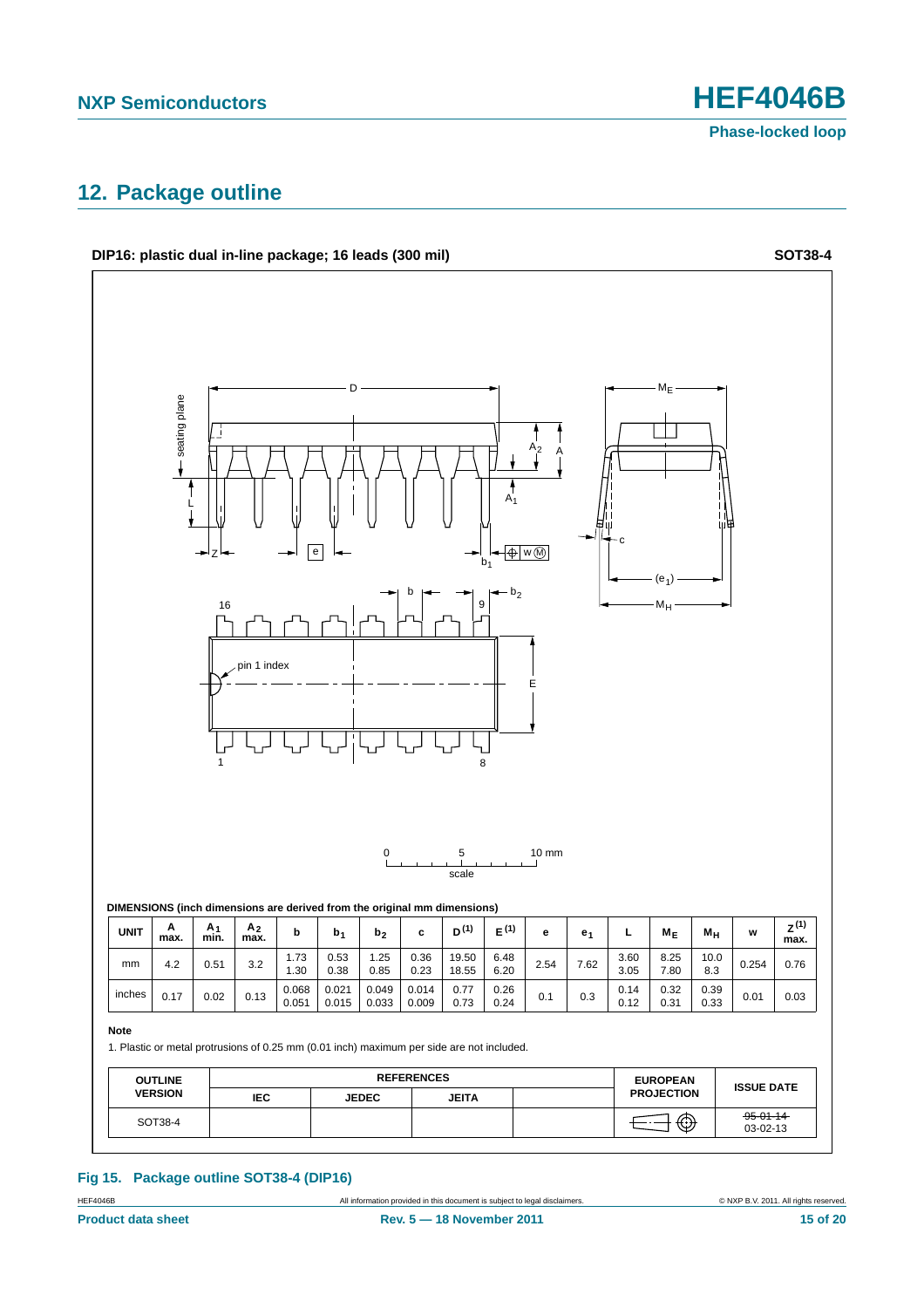

#### **Fig 16. Package outline SOT109-1 (SO16)**

All information provided in this document is subject to legal disclaimers. **Example 2014** COMP B.V. 2011. All rights reserved.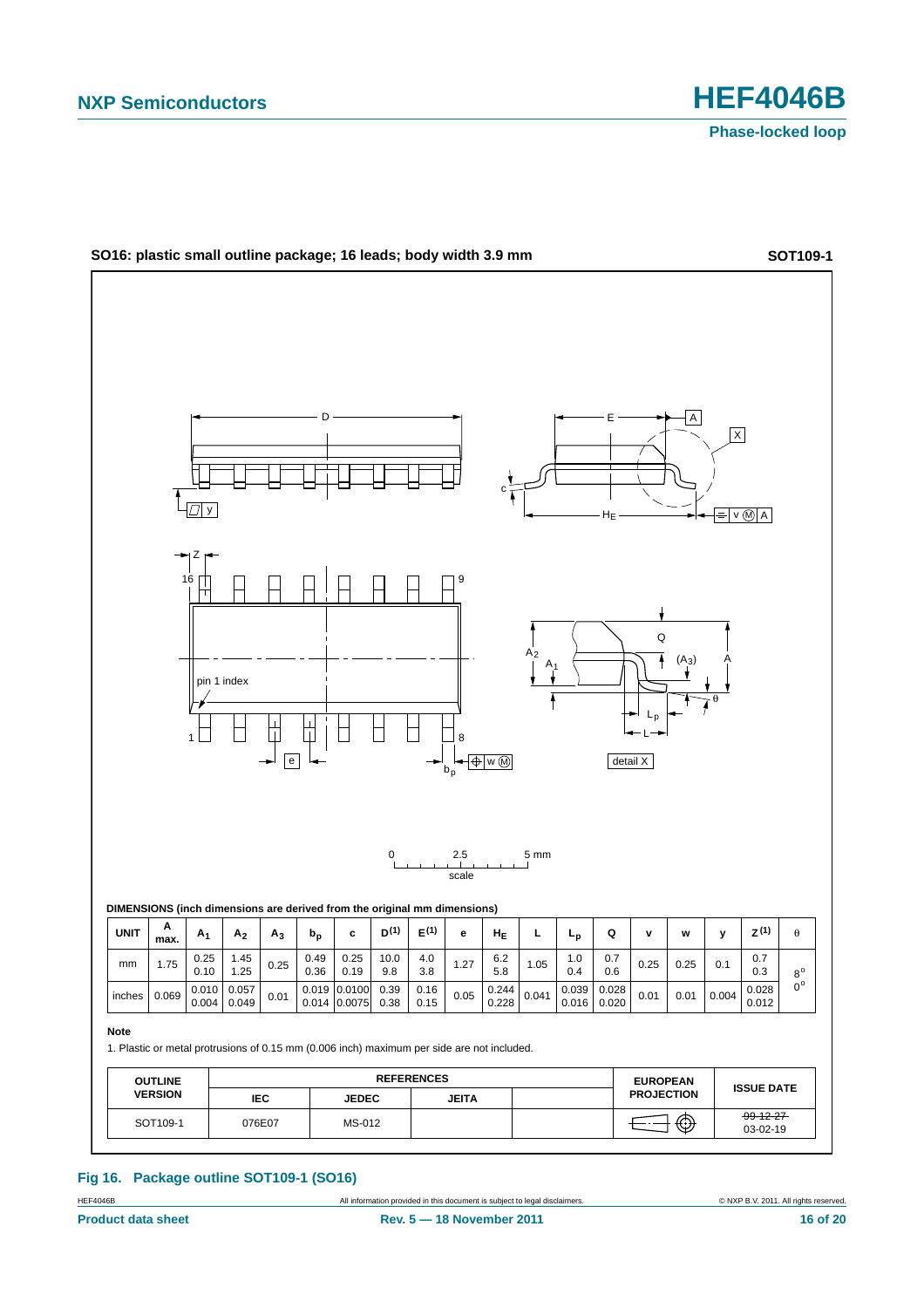# <span id="page-16-0"></span>**13. Revision history**

| <b>Revision history</b><br>Table 8. |              |                                                                                                 |                      |                         |
|-------------------------------------|--------------|-------------------------------------------------------------------------------------------------|----------------------|-------------------------|
| <b>Document ID</b>                  | Release date | Data sheet status                                                                               | <b>Change notice</b> | <b>Supersedes</b>       |
| HEF4046B v.5                        | 20111118     | Product data sheet                                                                              | -                    | HEF4046B v.4            |
| Modifications:                      |              | Section Applications removed                                                                    |                      |                         |
|                                     |              | • Table 5: I <sub>OH</sub> minimum values changed to maximum                                    |                      |                         |
|                                     | $\bullet$    | Table 6: R <sub>in</sub> typical value changed from 10 <sup>6</sup> M $\Omega$ to 10 M $\Omega$ |                      |                         |
| HEF4046B v.4                        | 20100105     | Product data sheet                                                                              | ۰                    | <b>HEF4046B CNV v.3</b> |
| <b>HEF4046B CNV v.3</b>             | 19950101     | Product specification                                                                           | ٠                    | <b>HEF4046B CNV v.2</b> |
| <b>HEF4046B CNV v.2</b>             | 19950101     | Product specification                                                                           | ٠                    | -                       |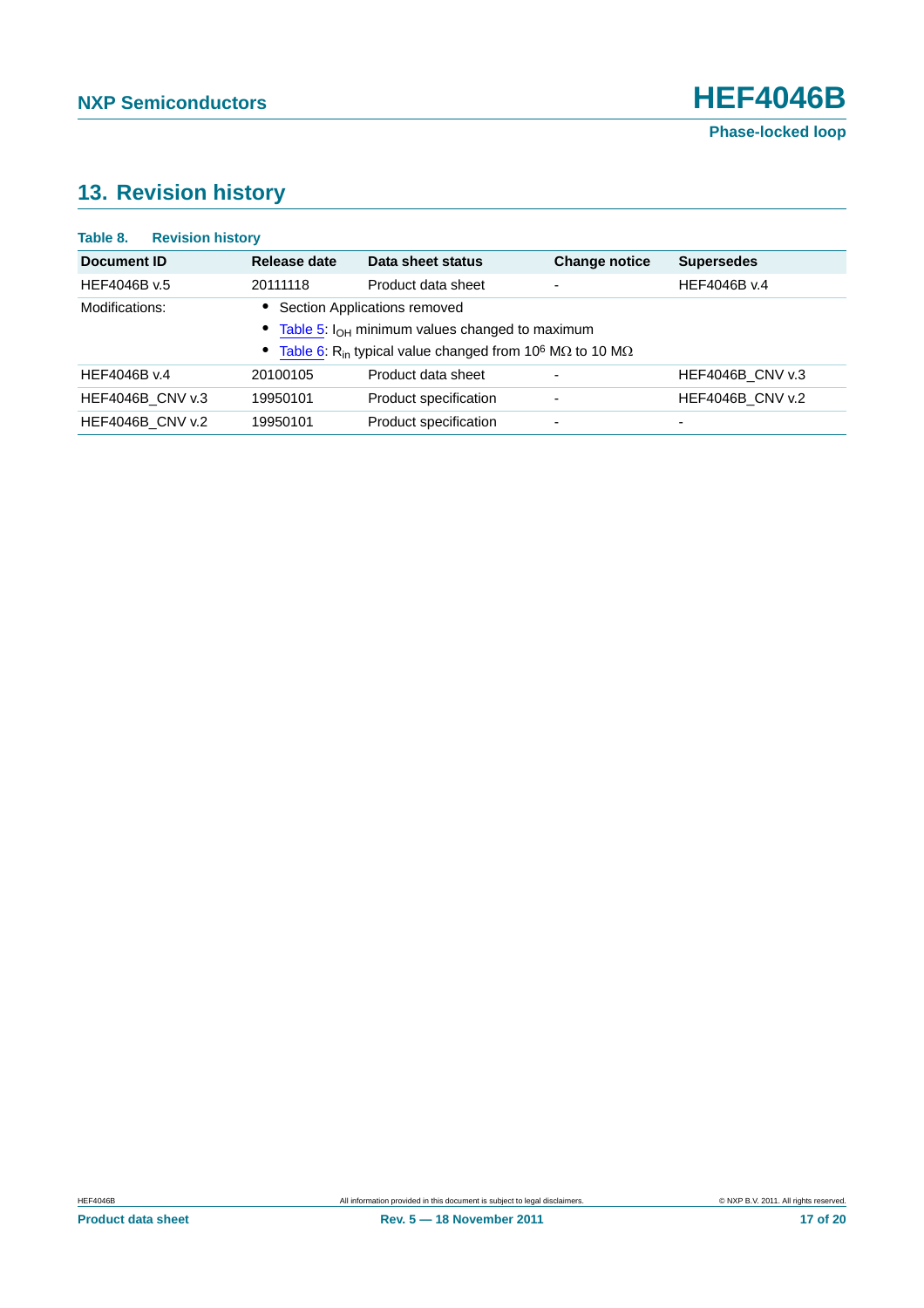# <span id="page-17-0"></span>**14. Legal information**

### <span id="page-17-1"></span>**14.1 Data sheet status**

| Document status <sup>[1][2]</sup> | Product status <sup>[3]</sup> | <b>Definition</b>                                                                     |
|-----------------------------------|-------------------------------|---------------------------------------------------------------------------------------|
| Objective [short] data sheet      | Development                   | This document contains data from the objective specification for product development. |
| Preliminary [short] data sheet    | Qualification                 | This document contains data from the preliminary specification.                       |
| Product [short] data sheet        | Production                    | This document contains the product specification.                                     |

[1] Please consult the most recently issued document before initiating or completing a design.

[2] The term 'short data sheet' is explained in section "Definitions".

[3] The product status of device(s) described in this document may have changed since this document was published and may differ in case of multiple devices. The latest product status<br>information is available on the Intern

### <span id="page-17-2"></span>**14.2 Definitions**

**Draft —** The document is a draft version only. The content is still under internal review and subject to formal approval, which may result in modifications or additions. NXP Semiconductors does not give any representations or warranties as to the accuracy or completeness of information included herein and shall have no liability for the consequences of use of such information.

**Short data sheet —** A short data sheet is an extract from a full data sheet with the same product type number(s) and title. A short data sheet is intended for quick reference only and should not be relied upon to contain detailed and full information. For detailed and full information see the relevant full data sheet, which is available on request via the local NXP Semiconductors sales office. In case of any inconsistency or conflict with the short data sheet, the full data sheet shall prevail.

**Product specification —** The information and data provided in a Product data sheet shall define the specification of the product as agreed between NXP Semiconductors and its customer, unless NXP Semiconductors and customer have explicitly agreed otherwise in writing. In no event however, shall an agreement be valid in which the NXP Semiconductors product is deemed to offer functions and qualities beyond those described in the Product data sheet.

### <span id="page-17-3"></span>**14.3 Disclaimers**

**Limited warranty and liability —** Information in this document is believed to be accurate and reliable. However, NXP Semiconductors does not give any representations or warranties, expressed or implied, as to the accuracy or completeness of such information and shall have no liability for the consequences of use of such information.

In no event shall NXP Semiconductors be liable for any indirect, incidental, punitive, special or consequential damages (including - without limitation - lost profits, lost savings, business interruption, costs related to the removal or replacement of any products or rework charges) whether or not such damages are based on tort (including negligence), warranty, breach of contract or any other legal theory.

Notwithstanding any damages that customer might incur for any reason whatsoever, NXP Semiconductors' aggregate and cumulative liability towards customer for the products described herein shall be limited in accordance with the *Terms and conditions of commercial sale* of NXP Semiconductors.

**Right to make changes —** NXP Semiconductors reserves the right to make changes to information published in this document, including without limitation specifications and product descriptions, at any time and without notice. This document supersedes and replaces all information supplied prior to the publication hereof.

**Suitability for use —** NXP Semiconductors products are not designed, authorized or warranted to be suitable for use in life support, life-critical or safety-critical systems or equipment, nor in applications where failure or

malfunction of an NXP Semiconductors product can reasonably be expected to result in personal injury, death or severe property or environmental damage. NXP Semiconductors accepts no liability for inclusion and/or use of NXP Semiconductors products in such equipment or applications and therefore such inclusion and/or use is at the customer's own risk.

**Applications —** Applications that are described herein for any of these products are for illustrative purposes only. NXP Semiconductors makes no representation or warranty that such applications will be suitable for the specified use without further testing or modification.

Customers are responsible for the design and operation of their applications and products using NXP Semiconductors products, and NXP Semiconductors accepts no liability for any assistance with applications or customer product design. It is customer's sole responsibility to determine whether the NXP Semiconductors product is suitable and fit for the customer's applications and products planned, as well as for the planned application and use of customer's third party customer(s). Customers should provide appropriate design and operating safeguards to minimize the risks associated with their applications and products.

NXP Semiconductors does not accept any liability related to any default, damage, costs or problem which is based on any weakness or default in the customer's applications or products, or the application or use by customer's third party customer(s). Customer is responsible for doing all necessary testing for the customer's applications and products using NXP Semiconductors products in order to avoid a default of the applications and the products or of the application or use by customer's third party customer(s). NXP does not accept any liability in this respect.

**Limiting values —** Stress above one or more limiting values (as defined in the Absolute Maximum Ratings System of IEC 60134) will cause permanent damage to the device. Limiting values are stress ratings only and (proper) operation of the device at these or any other conditions above those given in the Recommended operating conditions section (if present) or the Characteristics sections of this document is not warranted. Constant or repeated exposure to limiting values will permanently and irreversibly affect the quality and reliability of the device.

**Terms and conditions of commercial sale —** NXP Semiconductors products are sold subject to the general terms and conditions of commercial sale, as published at<http://www.nxp.com/profile/terms>, unless otherwise agreed in a valid written individual agreement. In case an individual agreement is concluded only the terms and conditions of the respective agreement shall apply. NXP Semiconductors hereby expressly objects to applying the customer's general terms and conditions with regard to the purchase of NXP Semiconductors products by customer.

**No offer to sell or license —** Nothing in this document may be interpreted or construed as an offer to sell products that is open for acceptance or the grant, conveyance or implication of any license under any copyrights, patents or other industrial or intellectual property rights.

**Export control —** This document as well as the item(s) described herein may be subject to export control regulations. Export might require a prior authorization from competent authorities.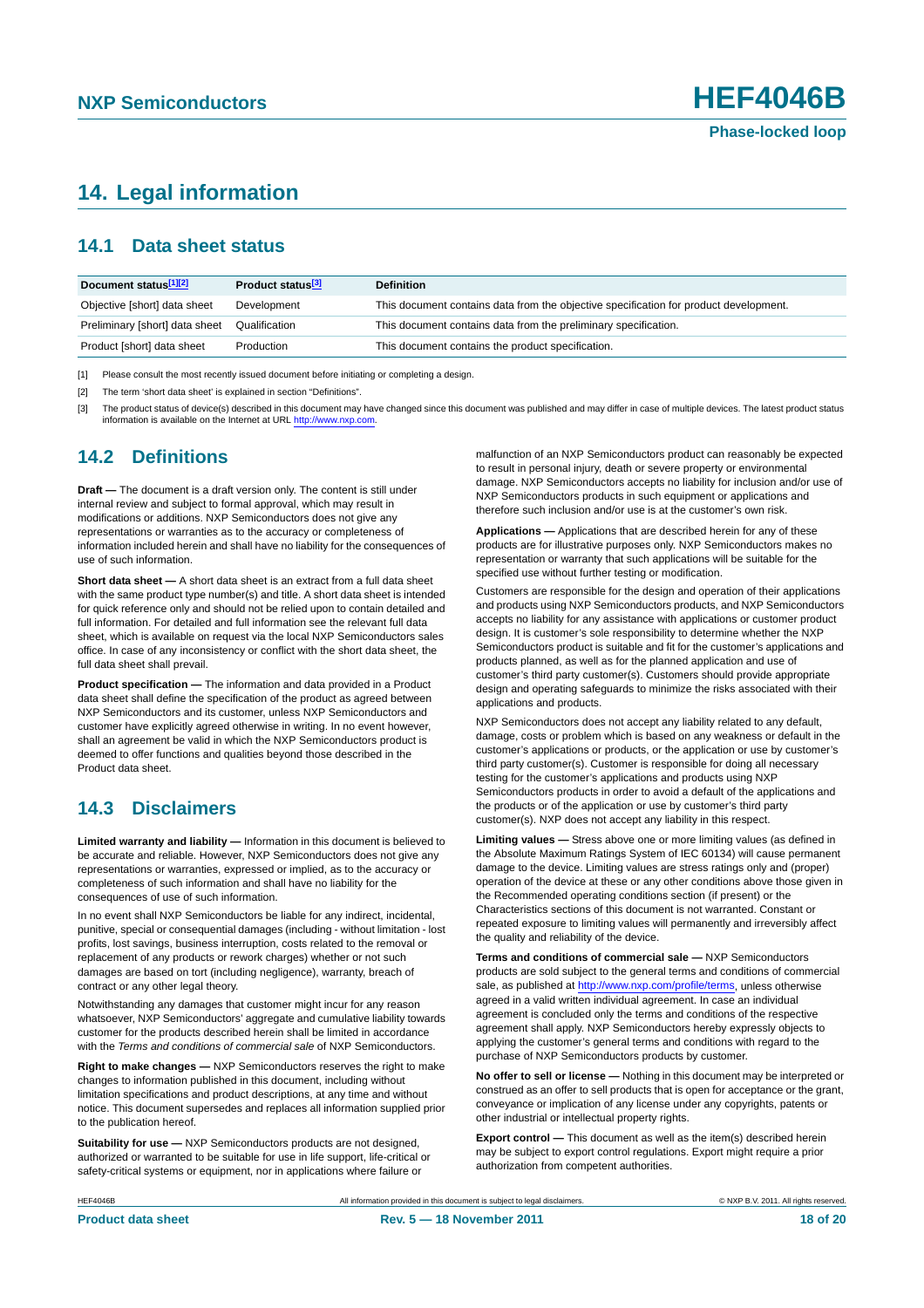### **Phase-locked loop**

**Non-automotive qualified products —** Unless this data sheet expressly states that this specific NXP Semiconductors product is automotive qualified, the product is not suitable for automotive use. It is neither qualified nor tested in accordance with automotive testing or application requirements. NXP Semiconductors accepts no liability for inclusion and/or use of non-automotive qualified products in automotive equipment or applications.

In the event that customer uses the product for design-in and use in automotive applications to automotive specifications and standards, customer (a) shall use the product without NXP Semiconductors' warranty of the product for such automotive applications, use and specifications, and (b) whenever customer uses the product for automotive applications beyond

# <span id="page-18-1"></span>**15. Contact information**

NXP Semiconductors' specifications such use shall be solely at customer's own risk, and (c) customer fully indemnifies NXP Semiconductors for any liability, damages or failed product claims resulting from customer design and use of the product for automotive applications beyond NXP Semiconductors' standard warranty and NXP Semiconductors' product specifications.

### <span id="page-18-0"></span>**14.4 Trademarks**

Notice: All referenced brands, product names, service names and trademarks are the property of their respective owners.

For more information, please visit: **http://www.nxp.com**

For sales office addresses, please send an email to: **salesaddresses@nxp.com**